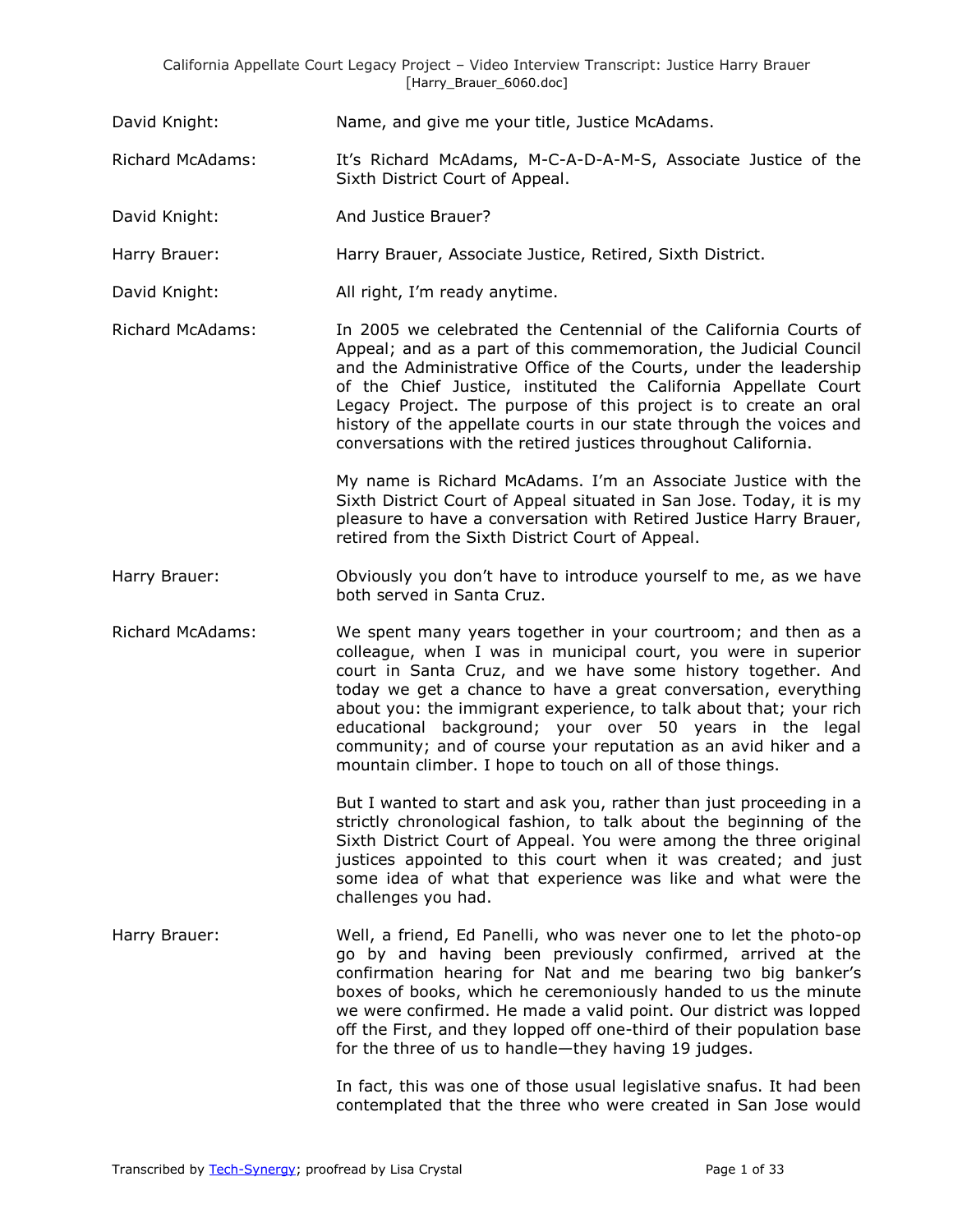| California Appellate Court Legacy Project - Video Interview Transcript: Justice Harry Brauer<br>[Harry_Brauer_6060.doc] |                                                                                                                                                                                                                                                                                                                                                                                                                                                                                   |  |
|-------------------------------------------------------------------------------------------------------------------------|-----------------------------------------------------------------------------------------------------------------------------------------------------------------------------------------------------------------------------------------------------------------------------------------------------------------------------------------------------------------------------------------------------------------------------------------------------------------------------------|--|
|                                                                                                                         | be taken away from the First District, but politics got in the way<br>and this didn't happen. They kept their 19 judges and they kindly<br>sent down to us one-third of their pending cases.                                                                                                                                                                                                                                                                                      |  |
| <b>Richard McAdams:</b>                                                                                                 | And this would have been the confirmation hearings were in<br>the latter part of 1984?                                                                                                                                                                                                                                                                                                                                                                                            |  |
| Harry Brauer:                                                                                                           | Yes, in November, I think. Well, we set to work. I had had some<br>moments of anxiety about the confirmation process, because in<br>my application to the Governor, I had written that my appellate<br>opinions would be pithy and informed denunciations of the<br>Supreme Court's excesses.                                                                                                                                                                                     |  |
| (00:04:57)                                                                                                              |                                                                                                                                                                                                                                                                                                                                                                                                                                                                                   |  |
|                                                                                                                         | And by some error in the Governor's Office that was sent to the<br>Chief. [laughing] But she was in a good mood, I think, or<br>generous, and didn't give me any trouble-except after the vote of<br>confirmation, she told me pointedly that she was looking forward<br>to my trenchant and pithy opinions. [laughing]                                                                                                                                                           |  |
| <b>Richard McAdams:</b>                                                                                                 | And we'll perhaps talk about some of those as we go along. The<br>counties that were carved off from the First District are still the<br>four counties today of Santa Cruz, Monterey, San Benito, and of<br>course Santa Clara County; and one judge from each county was<br>appointed originally.                                                                                                                                                                                |  |
| Harry Brauer:                                                                                                           | Not San Benito; Santa Clara, Monterey, and Santa Cruz.                                                                                                                                                                                                                                                                                                                                                                                                                            |  |
| <b>Richard McAdams:</b>                                                                                                 | Was office space already found for you, or did the three of you<br>have to actually how did you start up the office?                                                                                                                                                                                                                                                                                                                                                              |  |
| Harry Brauer:                                                                                                           | No. Panelli, who had been confirmed quite some time before the<br>court actually opened, had arranged for office space here on the<br>12th floor, which was rather primitive, you might say; but we had<br>space when we started working.                                                                                                                                                                                                                                         |  |
| <b>Richard McAdams:</b>                                                                                                 | And we're still in the same office building in downtown San Jose<br>today?                                                                                                                                                                                                                                                                                                                                                                                                        |  |
| Harry Brauer:                                                                                                           | Yes.                                                                                                                                                                                                                                                                                                                                                                                                                                                                              |  |
| <b>Richard McAdams:</b>                                                                                                 | And the staff-did you have to bring in, hire, your own staff at the<br>time?                                                                                                                                                                                                                                                                                                                                                                                                      |  |
| Harry Brauer:                                                                                                           | Yes, I brought with me Tom Prosser, who had been working for<br>me down in Santa Cruz. And I hired-god, I can't think of her<br>name now-she didn't stay long. And then I hired Christina, who is<br>still here, and she was an amazing surprise to me. I really didn't<br>expect very much. She came out of the Monterey College of Law<br>and was so self-effacing that she didn't even tell me that she was<br>valedictorian. And not only did she turn out to be a first-rate |  |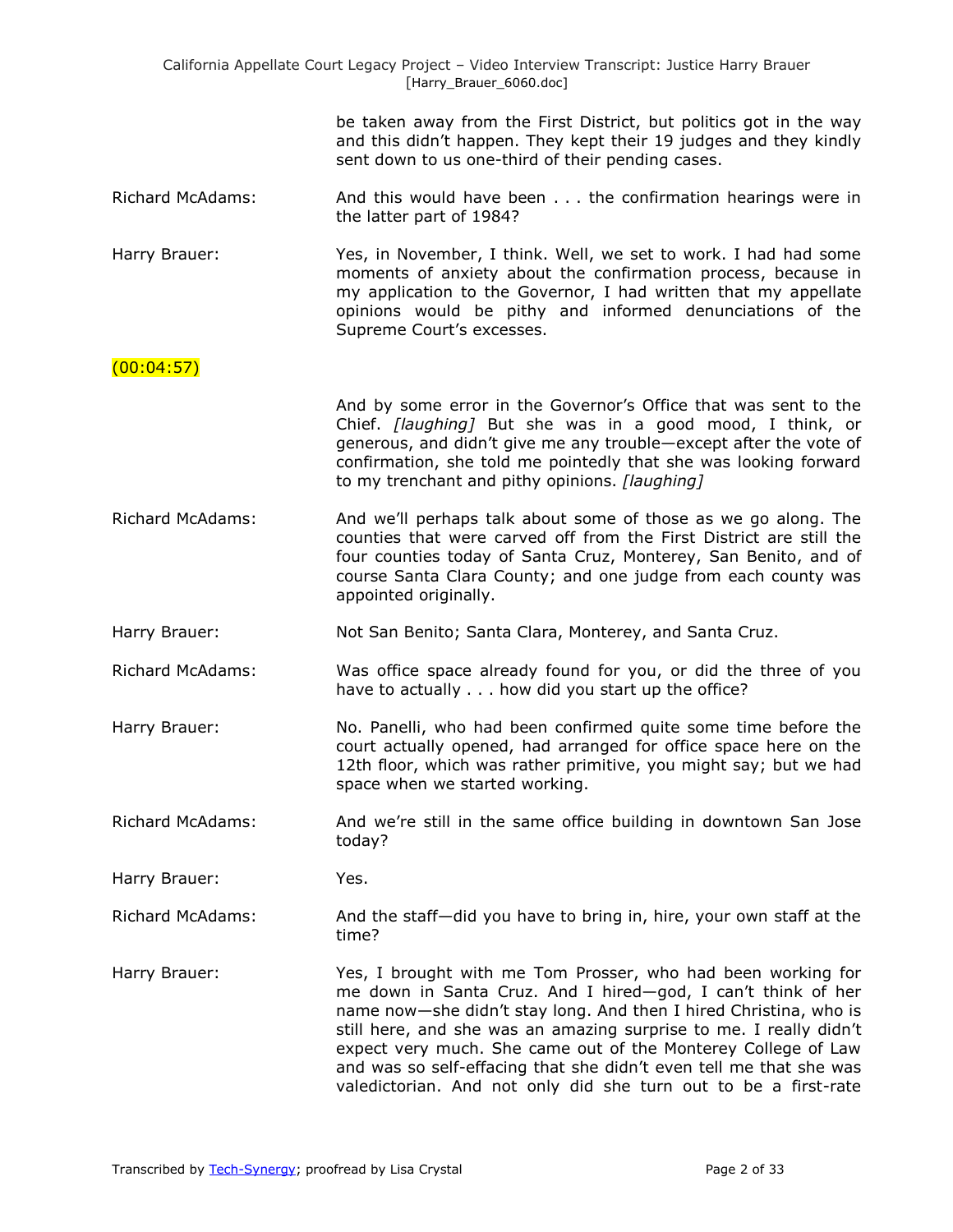California Appellate Court Legacy Project – Video Interview Transcript: Justice Harry Brauer [Harry\_Brauer\_6060.doc]

> lawyer, but also the best writer next to me on the court. *[laughing]*

Richard McAdams: And in those days, you wrote a good number of your opinions?

Harry Brauer: Yes.

Richard McAdams: As we go along, we'll talk about some of those and some of the concurring opinions and even maybe a few dissents; but you retired from this court in 1989?

Harry Brauer: Yes.

Richard McAdams: Did you move at that time, or was it shortly thereafter?

Harry Brauer: No. My wife moved in '96 because our only child lived in Arizona and we wanted to spend the remaining years near her, but I didn't move until 2001. And for 10 years I acted as a private judge and also helped in the courts. Those were the days before the Chief issued a fiat that you do one or the other.

Richard McAdams: And now you're living in Arizona?

Harry Brauer: Yes, for my sins. We've just had a week of 110 temperatures.

Richard McAdams: There's about 40 degrees difference today, I would note for the record.

Harry Brauer: Anyway, going back to the initial period, as I said, they sent down one-third of their workload. But we set to work, and the three of us, just in spite of our differing backgrounds, we worked together like three cogs in a latch; and within a year we had brought the backlog down to virtually nothing.

 $(00:10:06)$ 

And as you pointed out, we wrote quite a few of our own opinions, especially I did. So I think the main thing that Justice Panelli did, as I pointed out at the 20th anniversary, he initiated the conference system, which unfortunately fell by the wayside.

Richard McAdams: Can you describe what that was? How—

Harry Brauer: Yes, it's very simple. A judge was expected to go to the first conference having read the briefs, before turning the case over to any of his research attorneys, so that at the conference, the judges would arrive at a tentative decision and the case would be assigned to one or another of us. And at that time the judge would tell his lawyer, unless you find something inconsistent, some precedent, inconsistent with the tentative decision we've arrived at, I want you to write up a draft consistent with our tentative decision.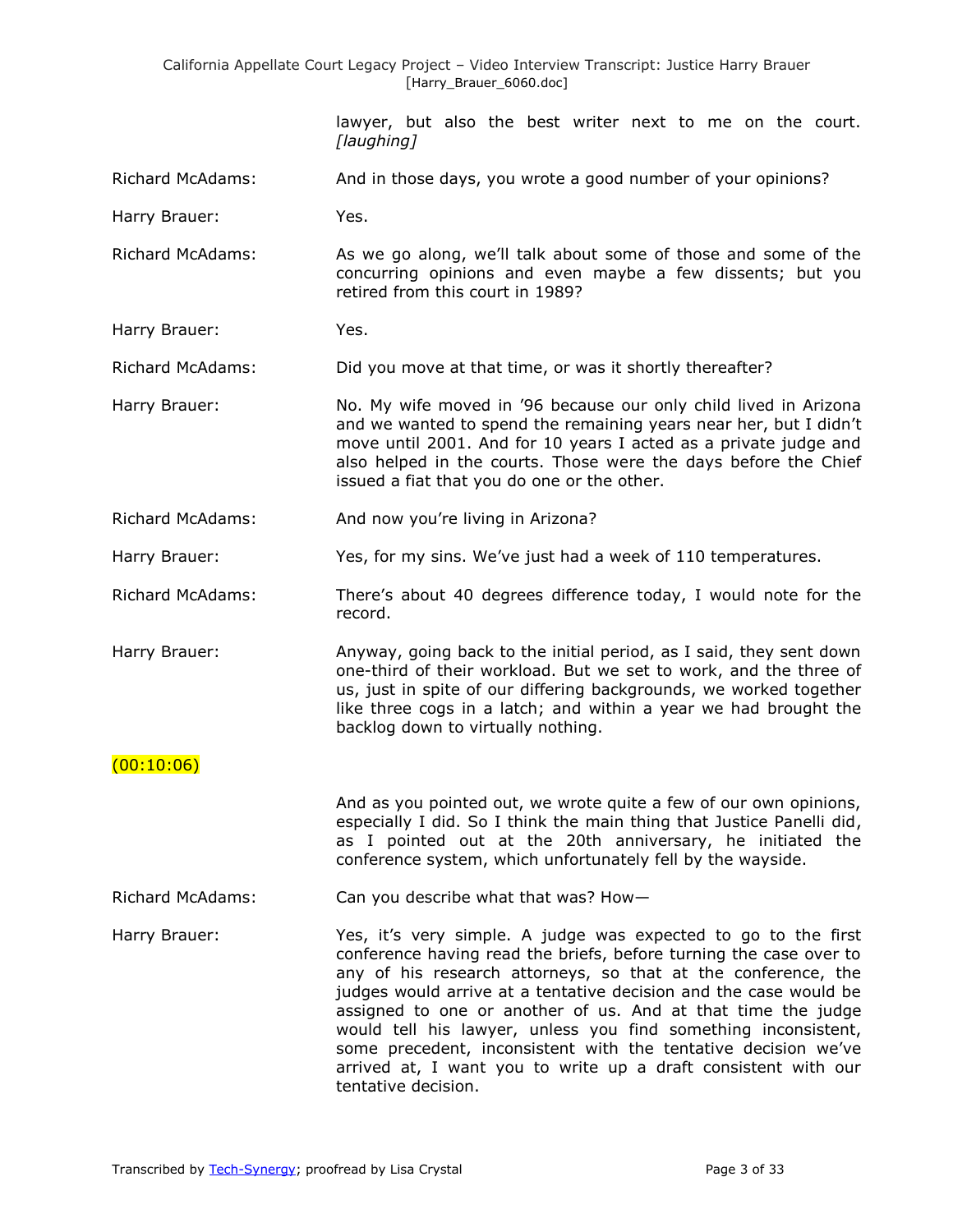| California Appellate Court Legacy Project – Video Interview Transcript: Justice Harry Brauer |  |
|----------------------------------------------------------------------------------------------|--|
| [Harry Brauer 6060.doc]                                                                      |  |

This system ensured that the judge himself would be primarily responsible for the final product rather than doing what some irresponsible judges have done—is just simply sign whatever their lawyers put in front of their noses. And I'm not talking just about the Sixth District, I'm talking statewide.

- Richard McAdams: Did that conference system continue after Justice Panelli left for the Supreme Court?
- Harry Brauer: No. The first conference in which Justice Capaccioli appeared, he had in his hand a memo written by his lawyer; and somehow Justice Agliano, whom I love like a brother, nevertheless was not ornery enough or whatever you call it to enforce it, and it just disappeared.
- Richard McAdams: And you went to a system where the cases would be assigned out in advance?
- Harry Brauer: The cases are assigned out, and the first time the other two judges see the case is when they get a draft opinion and the briefs. And at that time, depending on the degree of conscientiousness of the judge, he would look into that case. As a practical matter, the judge to whom the case is assigned is the one who is most familiar with it and does most of the work on it.
- Richard McAdams: Did you find yourself concurring or dissenting more after the conference system ended, or did it make any difference?
- Harry Brauer: I can't say that it did.
- Richard McAdams: We'll talk about it. I want to go back in time. I'll come back and we'll talk a bit more about the appellate court work. I know that you were born in Germany in 1926; and if you could tell us about your experiences in Germany and, of course, coming to America.

### $(00:14:54)$

Harry Brauer: My background is somewhat unusual, I think, for a judge. We, my parents and I—I was an only child—fled Hitler in 1939 and we arrived in the Philippines on my 13th birthday. Why the Philippines? Because the Philippines gave us a visa to come in, it's as simple as that.

Richard McAdams: Directly from Germany to the Philippines? Or a circuitous route?

Harry Brauer: Yes, directly on a ship by way of the Suez Canal and Singapore, etc. I didn't speak a word of English, but I had had French and Latin in Germany, and I picked up English like a sponge. Within a month, I participated fully in seventh grade, and at the end of the first year I topped my class in English. I went to Catholic school.

Richard McAdams: In the Philippines?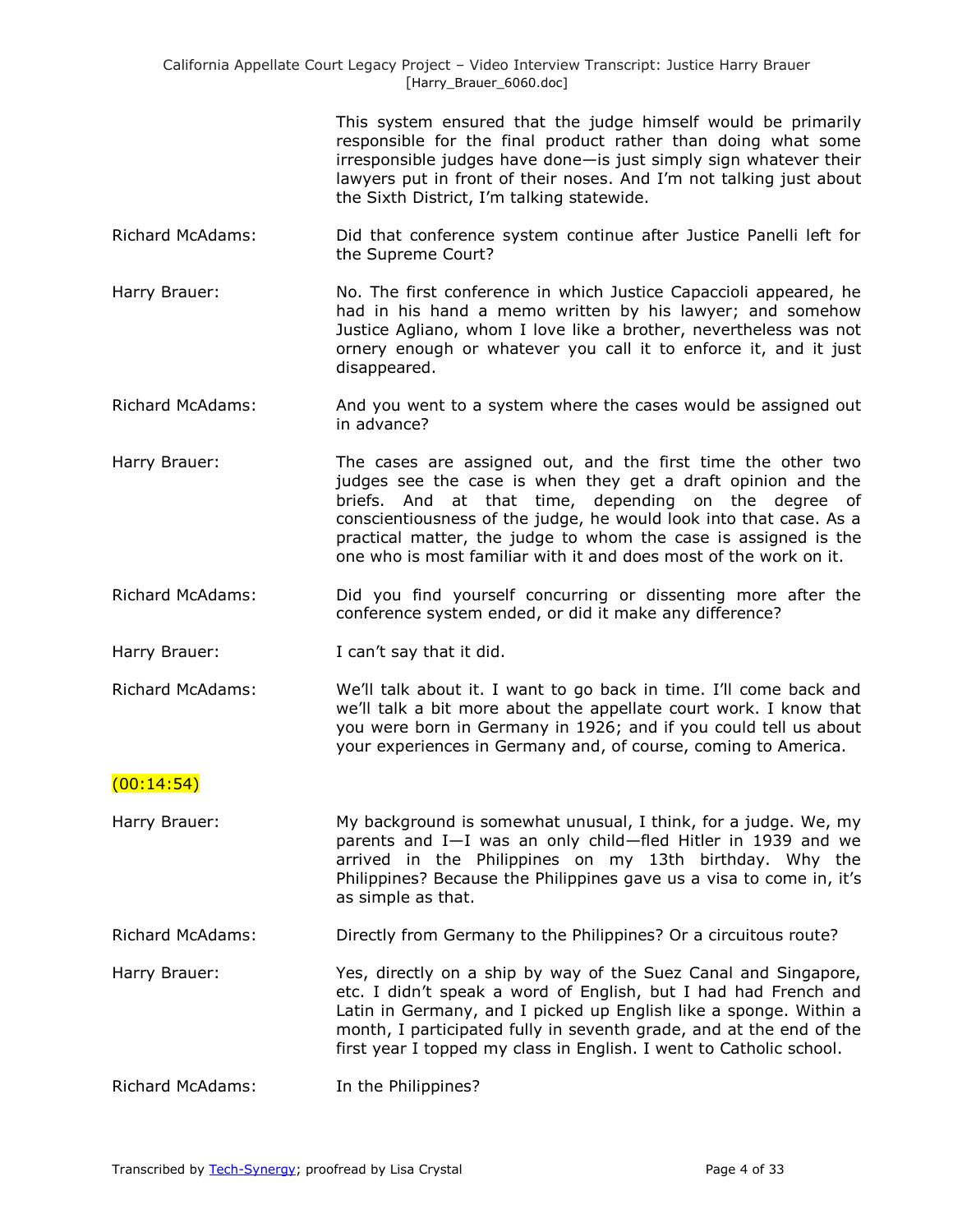Harry Brauer: Yes, and I was never more secure in grammar than I was at the end of the seventh grade. I've always been secure in grammar.

Richard McAdams: And this was in the turbulence of World War II that this is occurring?

Harry Brauer: Yes, this was the seventh grade. This was in '39. As a final test in seventh grade, we were required to diagram a sentence from a speech by Hoover which was positively Germanic. It was a paragraph long, and if you could diagram that sentence, there wasn't anything about grammar you didn't know.

> Anyway, it turned out to be going from the frying pan into the fire, because in December of '41 or January of '42, the Japanese conquered Manila and then I spent the entire war under the Japanese military dictatorship. The schools were open for part of that time and not towards the end, at which time a few friends and I were tutored by . . . one was a German refugee physicist and some of our former lay teachers.

Richard McAdams: You were living with your parents in the Philippines?

Harry Brauer: Oh, yes, I was still a child. I was a teenager.

Richard McAdams: Were they able to find work there?

Harry Brauer: Well, when we first arrived, we found out that La Salle, which was run by the Christian Brothers, was about the best school there, so my mother took me there. And we couldn't even pay the six dollars a month tuition.

> But Brother Xavier, the president, let me in anyway, and it didn't take my father more than two months before I could start paying the six dollars. My people had always been in the liquor business. I am the first person of my family to go to college and to graduate school, just as my wife was the first person from her family to go to college and graduate school.

Richard McAdams: So the name "Brauer" is truly significant.

Harry Brauer: It's "Brewer," right. But actually my family was in the business of making liqueurs, and we opened a little restaurant in Manila.

 $(00:20:03)$ 

During the war, my father eked out a living by doing what everybody else was doing, what they called buy and sell. He'd find a bottle of good Scotch, for instance, and then go to some of the Japanese businessmen there and sell it to them and make a little profit and that sort of thing; that kept us going.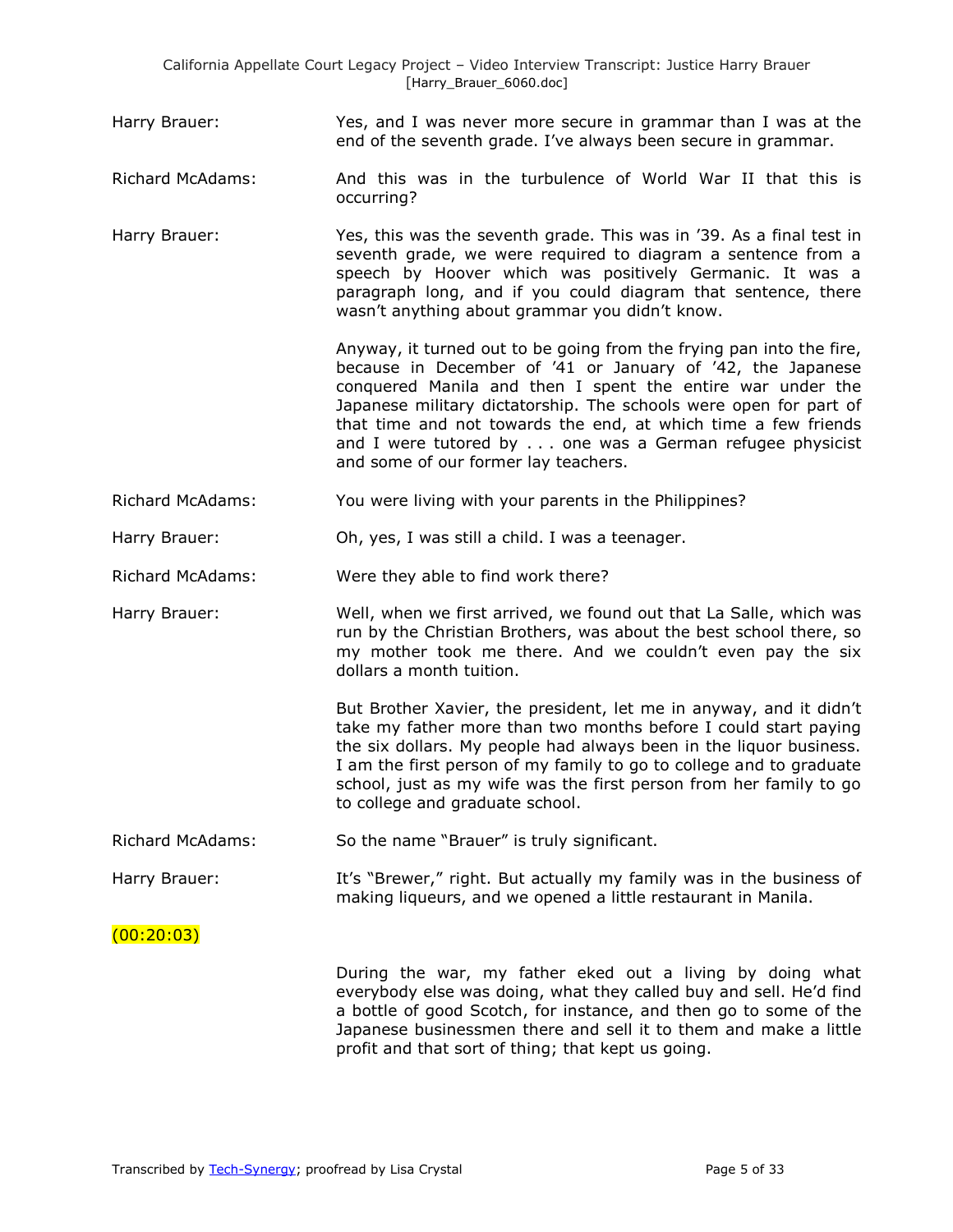But after the Americans came back, he turned out to be in hog's heaven because here you had all these soldiers and there was a whole year before liquor was imported.

So he was almost the only game in town, and he made gin and whiskey and sold it, and in one year he accumulated a nest egg of \$50,000, which in those days was a lot of money.

So I came to the States originally; I thought I'd just come to study. I had been admitted to the University of Chicago before I even left the Philippines, and curiously, it was easier for me to get an immigration visa than a student's visa because the German quota was empty right after the war. You know, they didn't let anybody out of Germany.

Richard McAdams: You were recognized as a refugee, having refugee status in Germany?

Harry Brauer: No, it didn't make any difference. What the American quota system was based on is the place where you were born, and I was born in Germany. The only thing that I needed was either to have somebody sponsor me, and we didn't have any relatives or friends, or my father was required to give me \$10,000 when I was 20 years old to get . . . the consul figured that that was what it would take me for the five years until I became eligible to be a citizen.

> So my father told me this was all . . . by then he had no livelihood, and this was 20 percent of all he had. And he said, "Look, you can piss it away if you want to, or it can last you for an education"; and it lasted me through college and law school.

> And of course it was a great deal more valuable to me than it would be if I had inherited it 20, 30 years later and hadn't had the kind of education that it had brought me; and I had scholarships both at Chicago and Yale.

Richard McAdams: You had applied to other schools besides the University of Chicago?

Harry Brauer: I had applied to Stanford, Chicago, and Harvard. Stanford admitted me, Chicago admitted me, Harvard wanted some more information before they admitted me. But in the circle I was going around in the Philippines, among the teachers and so on, the University of Chicago was very highly regarded—much higher than Stanford, for instance.

Richard McAdams: They weren't trying to channel you into a Catholic university in the States then?

Harry Brauer: No. The Brothers gave me an excellent education, but they didn't convince me on religion.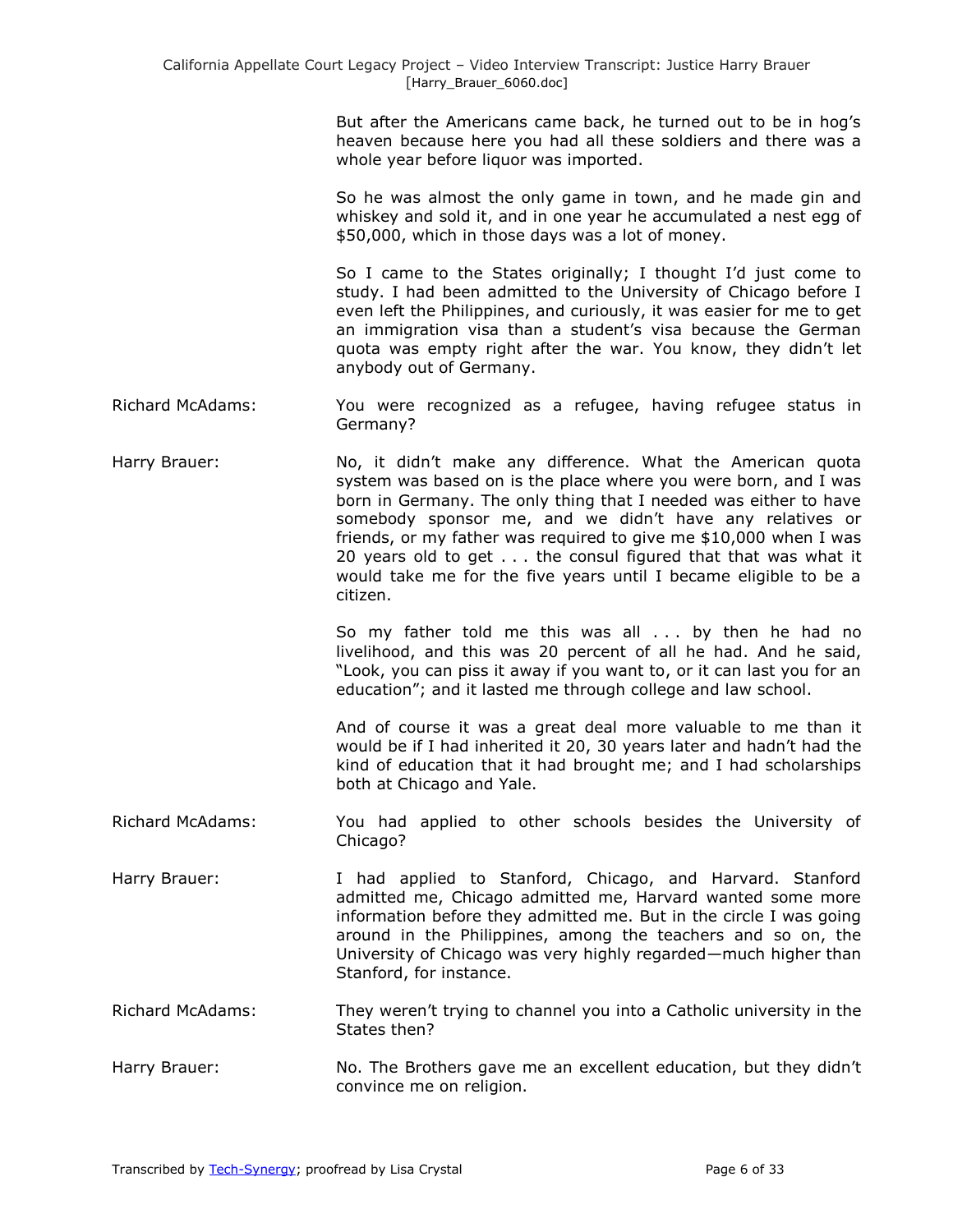| California Appellate Court Legacy Project - Video Interview Transcript: Justice Harry Brauer<br>[Harry_Brauer_6060.doc] |                                                                                                                                                                                                                                                                                                                                                                                    |  |
|-------------------------------------------------------------------------------------------------------------------------|------------------------------------------------------------------------------------------------------------------------------------------------------------------------------------------------------------------------------------------------------------------------------------------------------------------------------------------------------------------------------------|--|
| <b>Richard McAdams:</b>                                                                                                 | Your interest at that time, were you heading for law at that point?                                                                                                                                                                                                                                                                                                                |  |
| Harry Brauer:                                                                                                           | No, my first inclination was journalism, writing, but I soon realized<br>that there were a few top people in that field who could make a<br>living as writers, whereas even mediocrities can make it as a<br>lawyer. [laughing]                                                                                                                                                    |  |
| (00:25:20)                                                                                                              |                                                                                                                                                                                                                                                                                                                                                                                    |  |
| <b>Richard McAdams:</b>                                                                                                 | You still feel that way now? [laughing]                                                                                                                                                                                                                                                                                                                                            |  |
| Harry Brauer:                                                                                                           | When I was elevated to the superior court I had the fond hope<br>that I would have better lawyers, and I was disappointed; and<br>then when I got to the Court of Appeal, I had the same hope and<br>was equally disappointed. You have some good ones and many,<br>many more bad ones. But then my view is that the average judge<br>is no better than the average lawyer either. |  |
| <b>Richard McAdams:</b>                                                                                                 | Well, going back to the University of Chicago, you graduated in<br>1947.                                                                                                                                                                                                                                                                                                           |  |
| Harry Brauer:                                                                                                           | Yes, I graduated with honors.                                                                                                                                                                                                                                                                                                                                                      |  |
| <b>Richard McAdams:</b>                                                                                                 | And your degree?                                                                                                                                                                                                                                                                                                                                                                   |  |
| Harry Brauer:                                                                                                           | I had had a year at the University of the Philippines before I<br>moved over to the States. So it just took me a year. The usual<br>load was four courses and I took six, so I did what was necessary<br>and graduated in '47.                                                                                                                                                     |  |
| <b>Richard McAdams:</b>                                                                                                 | You graduated with honors; and the degree that they bestowed?                                                                                                                                                                                                                                                                                                                      |  |
| Harry Brauer:                                                                                                           | It was a Ph.B., which is like an A.B. At Chicago the difference<br>between the A.B. and the Ph.B. was for the Ph.B., you had more<br>electives as part of your degree. It's meaningless.                                                                                                                                                                                           |  |
| <b>Richard McAdams:</b>                                                                                                 | One publication had you listed as Ph.D.                                                                                                                                                                                                                                                                                                                                            |  |
| Harry Brauer:                                                                                                           | No, that's wrong, it's "B." Also, I'm one of the few old-timers who<br>do not have a doctorate of laws.                                                                                                                                                                                                                                                                            |  |
| <b>Richard McAdams:</b>                                                                                                 | When did your interest turn to law? When did you decide to apply<br>for law school?                                                                                                                                                                                                                                                                                                |  |
| Harry Brauer:                                                                                                           | Well, obviously it must have been sometime during that year at<br>Chicago. I can't recall just when.                                                                                                                                                                                                                                                                               |  |
| <b>Richard McAdams:</b>                                                                                                 | Was there a specific major you had at Chicago?                                                                                                                                                                                                                                                                                                                                     |  |
| Harry Brauer:                                                                                                           | No, Chicago did not believe in majors. They believed in turning<br>out well-rounded people, and everybody had to take the surveys<br>in the biological sciences, physical sciences, the humanities, and                                                                                                                                                                            |  |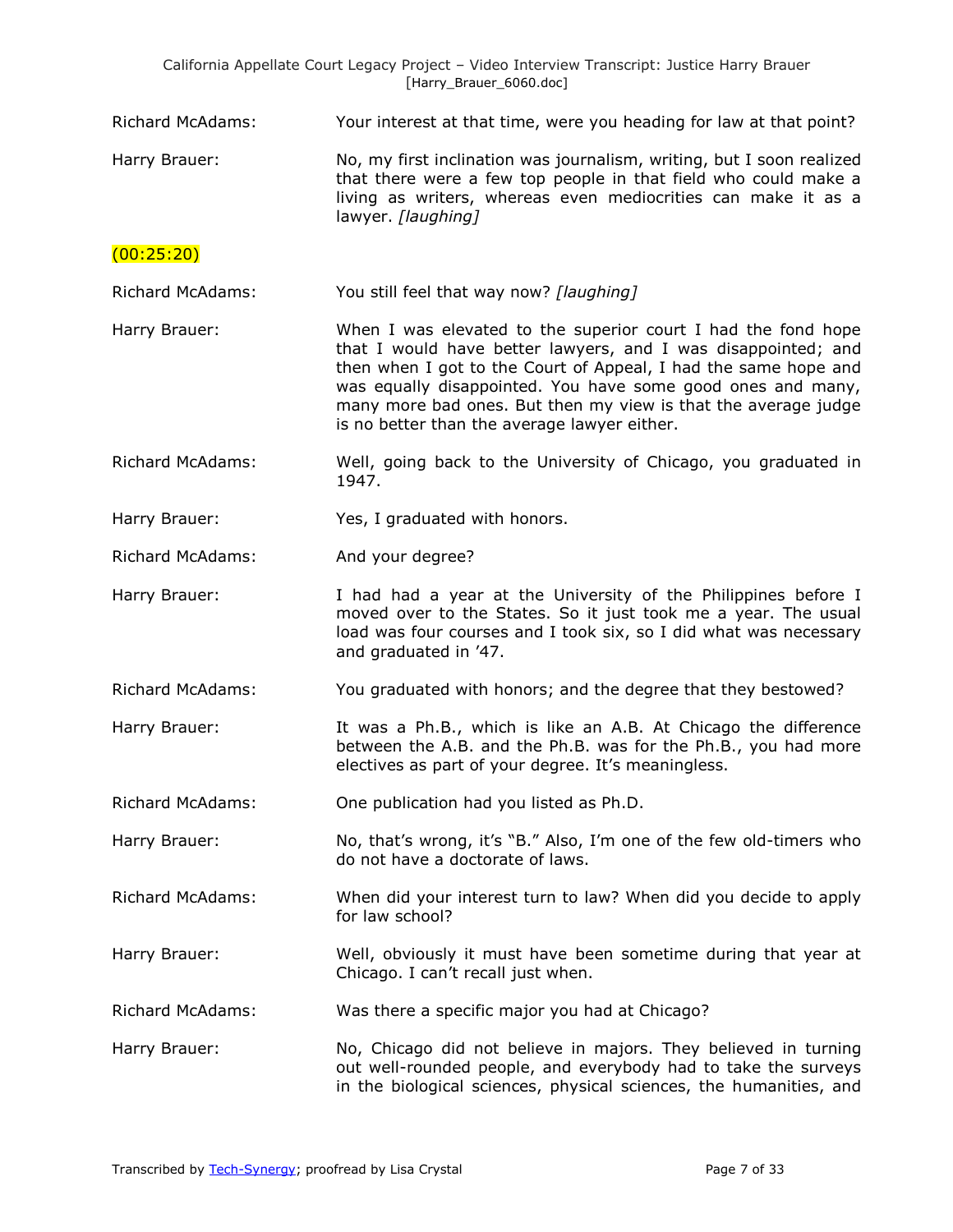| California Appellate Court Legacy Project - Video Interview Transcript: Justice Harry Brauer<br>[Harry_Brauer_6060.doc] |                                                                                                                                                                                                                                                                                                                                                                            |  |
|-------------------------------------------------------------------------------------------------------------------------|----------------------------------------------------------------------------------------------------------------------------------------------------------------------------------------------------------------------------------------------------------------------------------------------------------------------------------------------------------------------------|--|
|                                                                                                                         | the social sciences. They did not, Hutchins did not, believe in<br>majors.                                                                                                                                                                                                                                                                                                 |  |
| <b>Richard McAdams:</b>                                                                                                 | Even though you didn't turn to journalism, were there some<br>favorite courses you look back upon now with fondness?                                                                                                                                                                                                                                                       |  |
| Harry Brauer:                                                                                                           | In college it was always the social sciences, which were composed<br>of partly history and social anthropology and sociology. You read<br>all sorts of books.                                                                                                                                                                                                              |  |
| <b>Richard McAdams:</b>                                                                                                 | Do you think that study helped you with-                                                                                                                                                                                                                                                                                                                                   |  |
| Harry Brauer:                                                                                                           | Yes, it did.                                                                                                                                                                                                                                                                                                                                                               |  |
| <b>Richard McAdams:</b>                                                                                                 | I know we've had this discussion before, about that foundation.                                                                                                                                                                                                                                                                                                            |  |
| Harry Brauer:                                                                                                           | Well, I think it's the sort of thing that would make you gravitate<br>towards law rather than to be a doctor or engineer. I never was<br>worth a damn in math. I still can't balance my checkbook. If it has<br>a number in it, I'm useless.                                                                                                                               |  |
| <b>Richard McAdams:</b>                                                                                                 | And then tell me about Yale Law School, selecting Yale.                                                                                                                                                                                                                                                                                                                    |  |
| (00:29:54)                                                                                                              |                                                                                                                                                                                                                                                                                                                                                                            |  |
| Harry Brauer:                                                                                                           | Well, actually I started out at the University of Chicago Law<br>School, and there I had a memorable experience of being exposed<br>to Edward H. Levi, who was then just a professor of law but later<br>became dean of the law school, president of the University of<br>Chicago, and then Attorney General under Ford.                                                   |  |
|                                                                                                                         | Ford was the only president since the memory of man reaches<br>not, who took a completely apolitical person as his Attorney<br>General rather than his private lawyer. And anyway, Ed Levi was a<br>fabulous teacher.                                                                                                                                                      |  |
|                                                                                                                         | Why did I transfer to Yale? At the end of the first year, I was<br>invited to compete on the law review, and at Chicago, unlike at<br>Yale, the professors had some input into the law review. And I<br>was handed a clip from an advance sheet which a Professor<br>Gregory who was a labor law professor had written, said, "This<br>would make an excellent case note." |  |
|                                                                                                                         | So it was assigned to me and I read around in the field of it. I<br>hadn't had labor law yet, didn't know beans about it, but it<br>became clear to me that this case was nothing new.                                                                                                                                                                                     |  |
|                                                                                                                         | So, I went to the editor-in-chief and I said, "I don't think this is a<br>subject for a note." And he said, "Well, if Gregory thinks it's a<br>note, when he comes back at the end of the summer, he will tell<br>you why he thinks it is a note. In the meantime, why don't you<br>just read around in the field?"                                                        |  |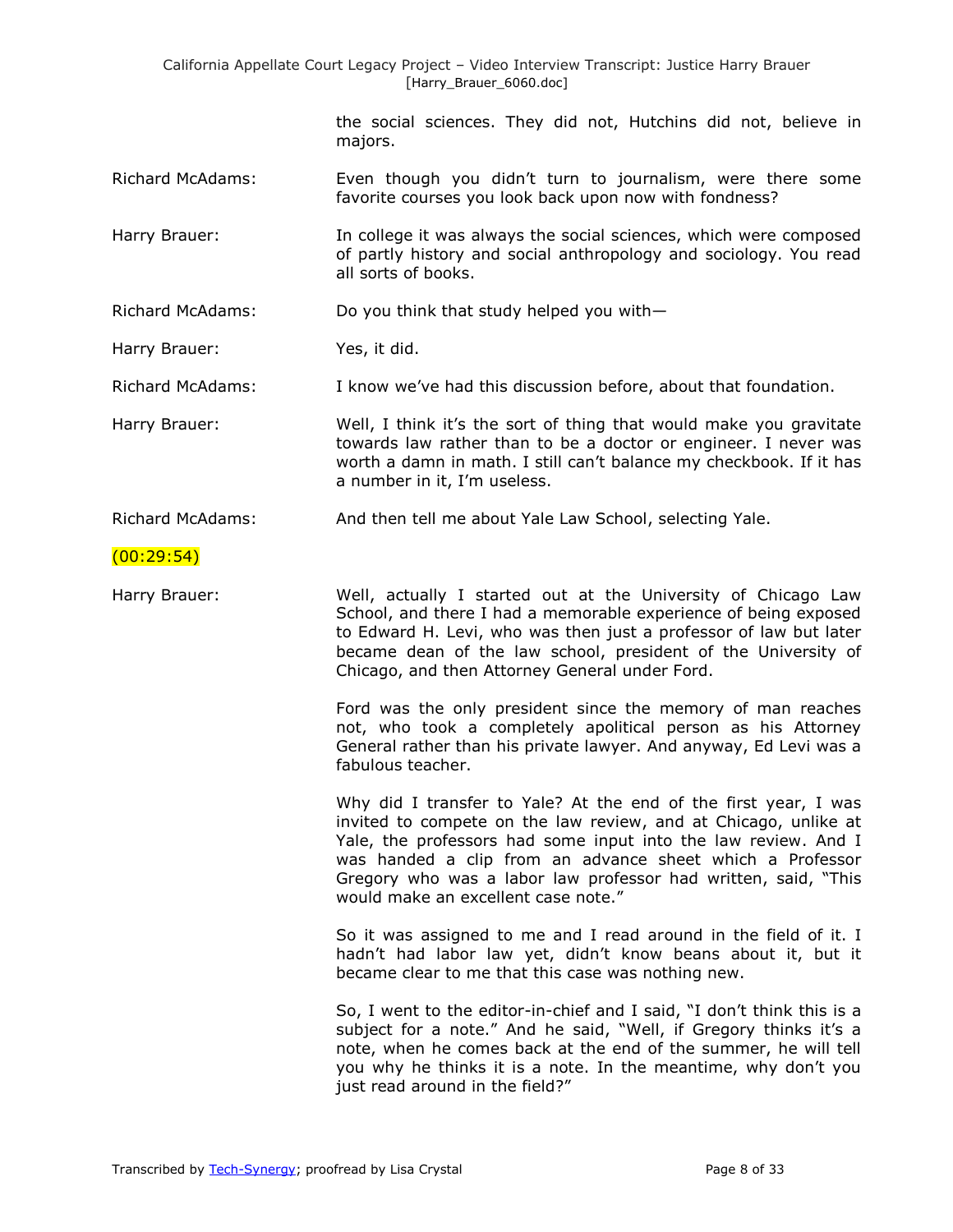So I spent the whole bloody summer in a disorganized manner reading in labor law. And then when Gregory came back, I went to see him, and I pointed out to him why I thought it wasn't a note.

He says, "Well if you don't think if it's a note, it's not a note." So by then I was a quarter behind all my fellow competitors, and I was so mad that I applied to Yale and they took me. So that's how I transferred to Yale; and at the end of my first year there, I was also invited to compete on the *Law Journal* and ultimately became an editor of the *Law Journal*.

Richard McAdams: You had two years as a part of the *Law Journal*?

Harry Brauer: Well, you spend a year competing and at the end of that year . . . those were the days when being on the *Law Journal* really meant something, because only the top quarter of the class was invited to compete. This, I think, is no longer the case now. They do things differently. I don't quite know how they do it.

> And during that year, you pay very little attention to your classwork; you spend all your time on the *Law Journal*. But historically it was the experience, certainly at Yale, that your grades didn't really suffer, perhaps because of what you did on the *Journal* made you absorb the coursework more easily, I don't know. Anyway, that's how it worked for me.

Richard McAdams: Anything about other aspects of the law school experience that stand out years later now—courses, classmates, professors, Yale in the early '50s?

# (00:34:59)

Harry Brauer: Well, of course both at Chicago, I was admitted to a good fraternity, and this was emotionally very important to me as a newcomer, as a refugee, as a foreigner. This was very important to me. And I made a lot of friends, some of whom are still my friends now, and the same is true at Yale, where some of my classmates either were from or moved to San Francisco and we remained friends.

> Needless to say, they all made about three times as much money as I did as a judge. We'll get to that, but you and I are among the youngest who have been appointed. I was appointed at 35, and I think you were appointed even earlier. Well, we're not there yet.

Richard McAdams: But the conversation takes us where it leads us. After law school, did you immediately go into practice?

Harry Brauer: No.

Richard McAdams: Or was it the Army first?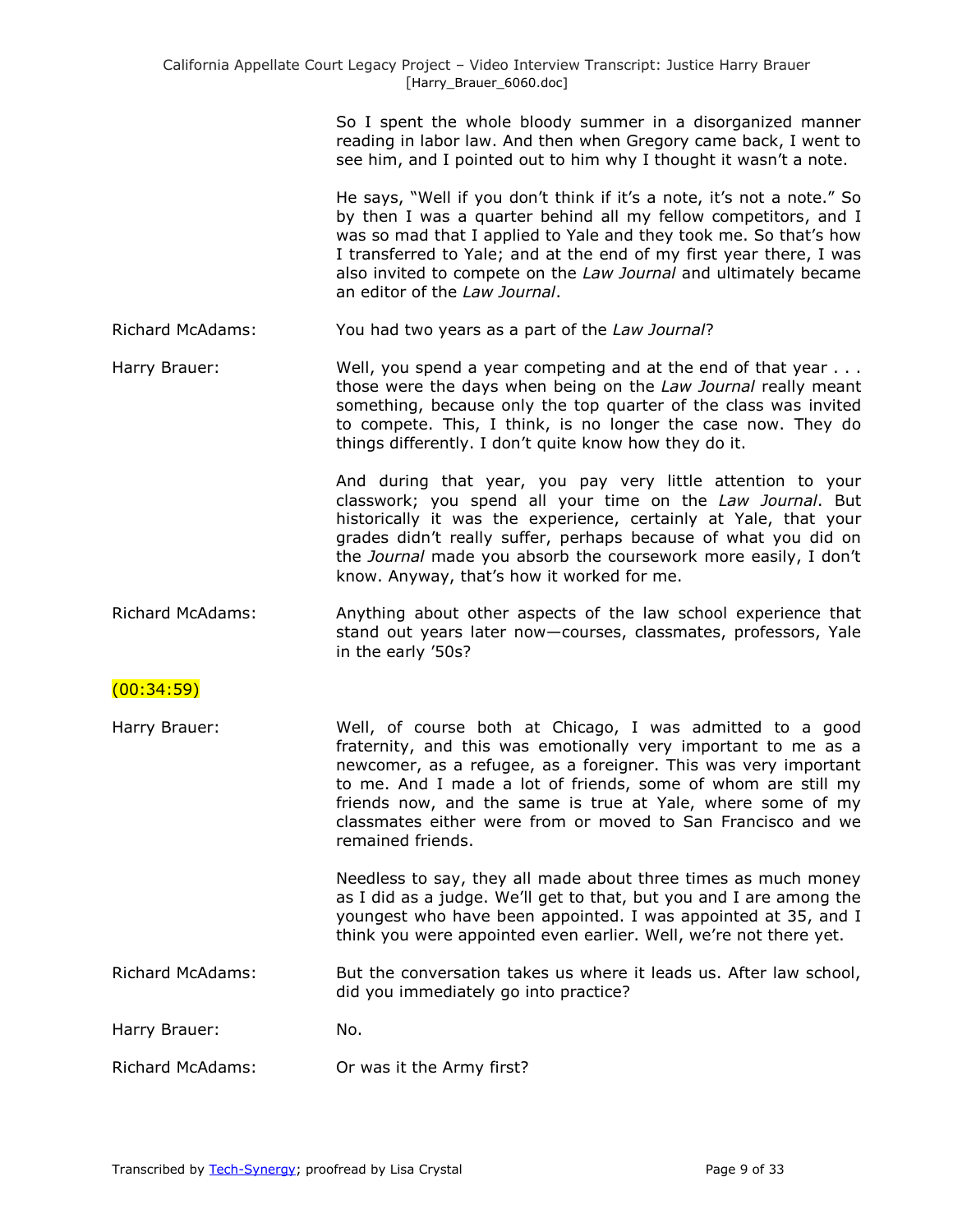| Harry Brauer: | The minute I got out of law school $-I$ had been deferred; those<br>were the days of the draft and the days of the Korean War-I was<br>immediately drafted, and I was assigned to Camp Roberts, which<br>was sort of a hellhole.                                                                                                                                                                                                                                                                                                                                       |
|---------------|------------------------------------------------------------------------------------------------------------------------------------------------------------------------------------------------------------------------------------------------------------------------------------------------------------------------------------------------------------------------------------------------------------------------------------------------------------------------------------------------------------------------------------------------------------------------|
|               | And I had to go through the full infantry basic training, because as<br>a graduate lawyer I was not eligible for any school; but as soon as<br>I was through basic training, I was immediately assigned to the<br>Judge Advocate's office there. And I had some awfully good<br>breaks in my life. The colonel in charge of our office sent me to<br>San Francisco on TDY so I could take Witkin's cram course for the<br>bar.                                                                                                                                         |
|               | When I passed the bar, I turned down a commission. I didn't want<br>to apply for a commission because it simply would have extended<br>my service by about 18 months and all I wanted was to get it over<br>with and start my life. But it's interesting; one of my friends in<br>basic training who was the ultimate goof-off ended up being<br>charged with felony malingering, and he wanted me to represent<br>him. Of course I had never represented anybody at all, but he<br>insisted, so I was assigned to TDY in San Francisco to Letterman<br>Army Hospital. |

Richard McAdams: TDY is?

Harry Brauer: Temporary Duty, I think. I don't know what the "Y" stands for.

- Richard McAdams: Were you still in the Army?
- 

Harry Brauer: Oh, yes, I was a corporal, and I went into the Judge Advocate's office at Letterman. Letterman was a separate command at the procedural, and here was this little law office which called for a captain and a couple of enlisted men, secretaries,

(00:39:55)

But the man who was actually sitting in the chair was a full colonel who had been assigned to the post because he needed medical attention. I went in to see him and I said—by then my parents were living in San Francisco—I went to see him and I said, "Colonel, I'm a lawyer, I'm an enlisted man, can you use me?" And before I knew it, he had me transferred. The large law office at Camp Roberts was headed by a lieutenant colonel; and before I knew it, I was transferred to San Francisco. And he treated me like a son.

So as he was just about the most senior man there next to the commanding general, nobody gave me any bull. I lived at home. And I learned afterwards about something I didn't even know about: he kept me off the Korean roster because in those days the Army had a rule that if you have not been sent to Korea by then you should be sent if you only had three more months to go or something like that. It wasn't very efficient.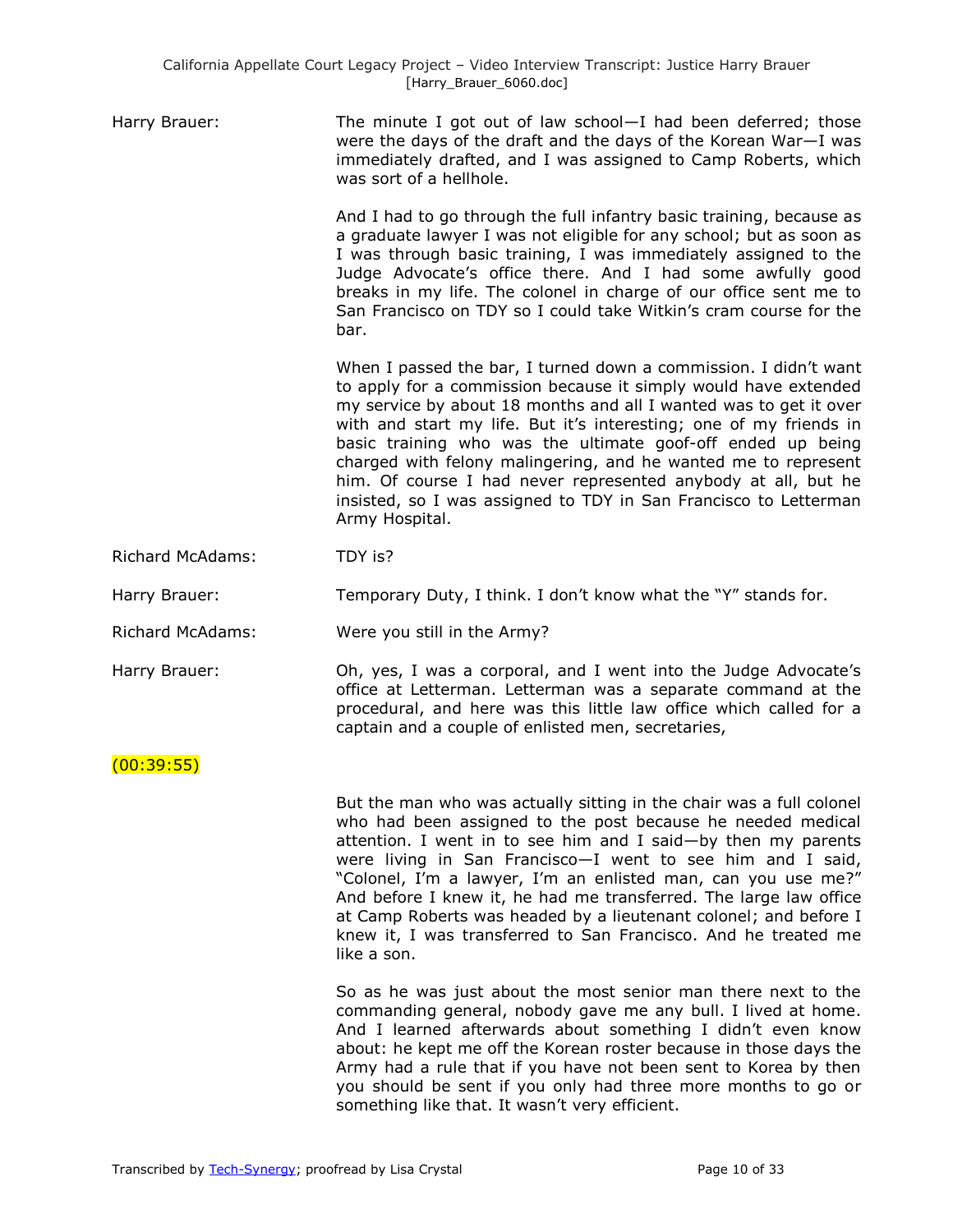|                         | So I spent the entire Korean War at Letterman Army Hospital and<br>living at home. So I had a very pleasant legal career, and as soon<br>as I got out of the Army, I got a job as law clerk to a federal judge<br>in San Francisco, Ed Murphy.                                                                            |
|-------------------------|---------------------------------------------------------------------------------------------------------------------------------------------------------------------------------------------------------------------------------------------------------------------------------------------------------------------------|
| <b>Richard McAdams:</b> | I would be remiss if I didn't ask you how the felony malingering<br>case went. [laughing]                                                                                                                                                                                                                                 |
| Harry Brauer:           | [Laughing] Well, how do you think a malingering case would come<br>out where you have a man who turns himself in to the hospital<br>with a bad back problem after he had received overseas orders<br>and then he was observed in the rec room lifting one end of a<br>300-pound settee in front of the TV set? [laughing] |
| <b>Richard McAdams:</b> | So your first case didn't go well, I take it? [laughing]                                                                                                                                                                                                                                                                  |
| Harry Brauer:           | No, that was a loss leader.                                                                                                                                                                                                                                                                                               |
| <b>Richard McAdams:</b> | From the Army, you were eventually discharged and eventually<br>you clerked with a U.S. district judge.                                                                                                                                                                                                                   |
| Harry Brauer:           | Yes.                                                                                                                                                                                                                                                                                                                      |
| <b>Richard McAdams:</b> | How did that come about?                                                                                                                                                                                                                                                                                                  |
| Harry Brauer:           | How did that come about?                                                                                                                                                                                                                                                                                                  |
| <b>Richard McAdams:</b> | Yes, when you left. At some point, you finished your Army duty<br>then?                                                                                                                                                                                                                                                   |
| Harry Brauer:           | Yes, well, even when I had one month to go, I looked around in<br>San Francisco, and really the only entrées I had were either to a<br>clerkship or to the large firms-because I had no connections, but<br>I had a good academic background.                                                                             |
|                         | I looked and I asked in the district court whether any of the<br>judges were looking for a law clerk, and Ed Murphy was and he<br>hired me. I stayed with him a year or a little over a year, and I<br>could see that I had to get out of that because it was too easy and<br>too pleasant.                               |
| <b>Richard McAdams:</b> | This was in San Francisco?                                                                                                                                                                                                                                                                                                |
| Harry Brauer:           | Yes.                                                                                                                                                                                                                                                                                                                      |
| <b>Richard McAdams:</b> | What kind of work were you doing?                                                                                                                                                                                                                                                                                         |
| Harry Brauer:           | Well, de mortuis nil nisi bonum and all that. Old Ed Murphy was<br>never sober, and he'd put a file on my desk when I hadn't even<br>observed the trial, and he'd say, "Decide who's right and write it<br>up." I was in effect the federal judge.                                                                        |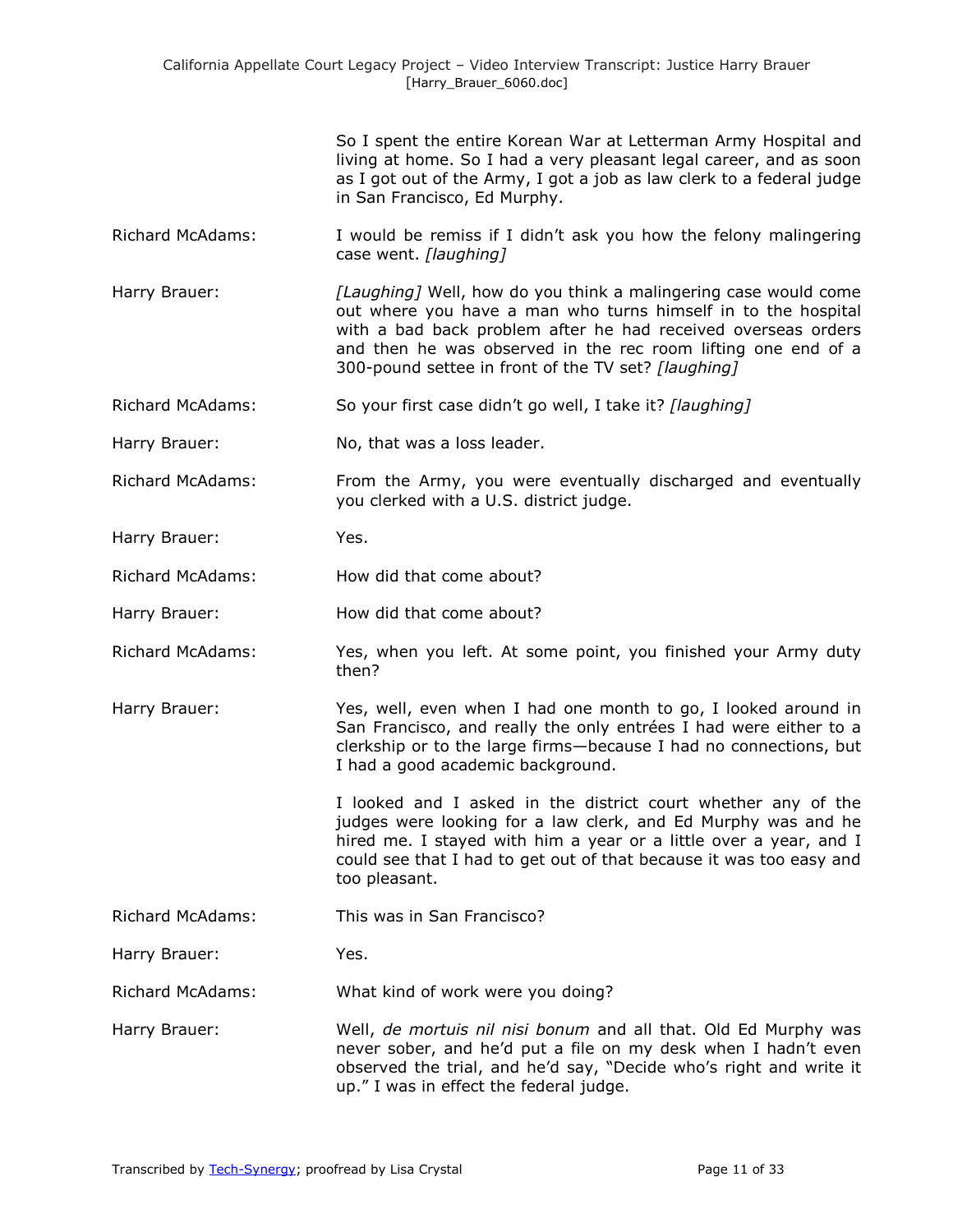## $(00:45:02)$

|                         | Well, in a way this was good experience. I either got out into the<br>battlefield or I'd stay there forever-because there were some law<br>clerks who were lifetime law clerks, and I didn't want that.                                                                                                                                                                                                          |
|-------------------------|------------------------------------------------------------------------------------------------------------------------------------------------------------------------------------------------------------------------------------------------------------------------------------------------------------------------------------------------------------------------------------------------------------------|
|                         | So, as I told you, my only entrée was to the large firms. And my<br>roommate worked for McCutcheon and my best friend worked for<br>Pillsbury, Madison, the two largest firms; and they both told me<br>that the senior partners would pass them in the hall and they<br>wouldn't know whether they were visiting messengers or young<br>lawyers working there.                                                  |
|                         | And I liked the San Francisco climate, but I just didn't want that<br>large firm business. So I talked to my boss and he said, "Well, you<br>know"                                                                                                                                                                                                                                                               |
|                         | Well, go back. That in effect left the Monterey Bay. If you wanted<br>San Francisco, the weather, and didn't want San Francisco, that<br>left the Monterey Bay. So I mentioned that to Judge Murphy, and<br>he said, "Well, you know, there's that little town of Watsonville,<br>and I was there once during the Depression and it was the only<br>place in California that didn't suffer from the Depression." |
|                         | And he said, "I was there and I saw all the rich Slavonians bidding<br>against each other for the privilege of paying for a new altar for<br>St. Patrick's Church." He said, "I have a friend down there, Hubert<br>Wyckoff; why don't you apply to him?" And I applied to him and<br>they hired me.                                                                                                             |
| <b>Richard McAdams:</b> | The Watsonville population at that time was?                                                                                                                                                                                                                                                                                                                                                                     |
| Harry Brauer:           | It was 13,000 or something like that, but that firm had a reach far<br>beyond the area, because the founders, Hubert Wyckoff had been<br>president of the State Bar and John Gardner was a statewide-<br>known lawyer; and the firm had quite a reputation.                                                                                                                                                      |
|                         | So by the time I became a partner it had branches in Hollister, at<br>Monterey, and it had joined with the Santa Cruz firm, which was<br>headed by Steve Wyckoff. So there were 16 partners, which was<br>then more than any firm in San Jose had.                                                                                                                                                               |
| <b>Richard McAdams:</b> | I remember hearing that it was considered to be, even though<br>based in Watsonville, it was considered to be the largest or one of<br>the largest law firms between San Francisco and Los Angeles.                                                                                                                                                                                                              |
| Harry Brauer:           | Yes, that's true.                                                                                                                                                                                                                                                                                                                                                                                                |
| <b>Richard McAdams:</b> | What kind of work did they have you doing at the beginning?                                                                                                                                                                                                                                                                                                                                                      |
| Harry Brauer:           | I was doing obviously nothing but civil work, and I was doing all<br>their appellate work. And soon came one of the high points of my<br>career. I consider that there were two: I argued a case before the                                                                                                                                                                                                      |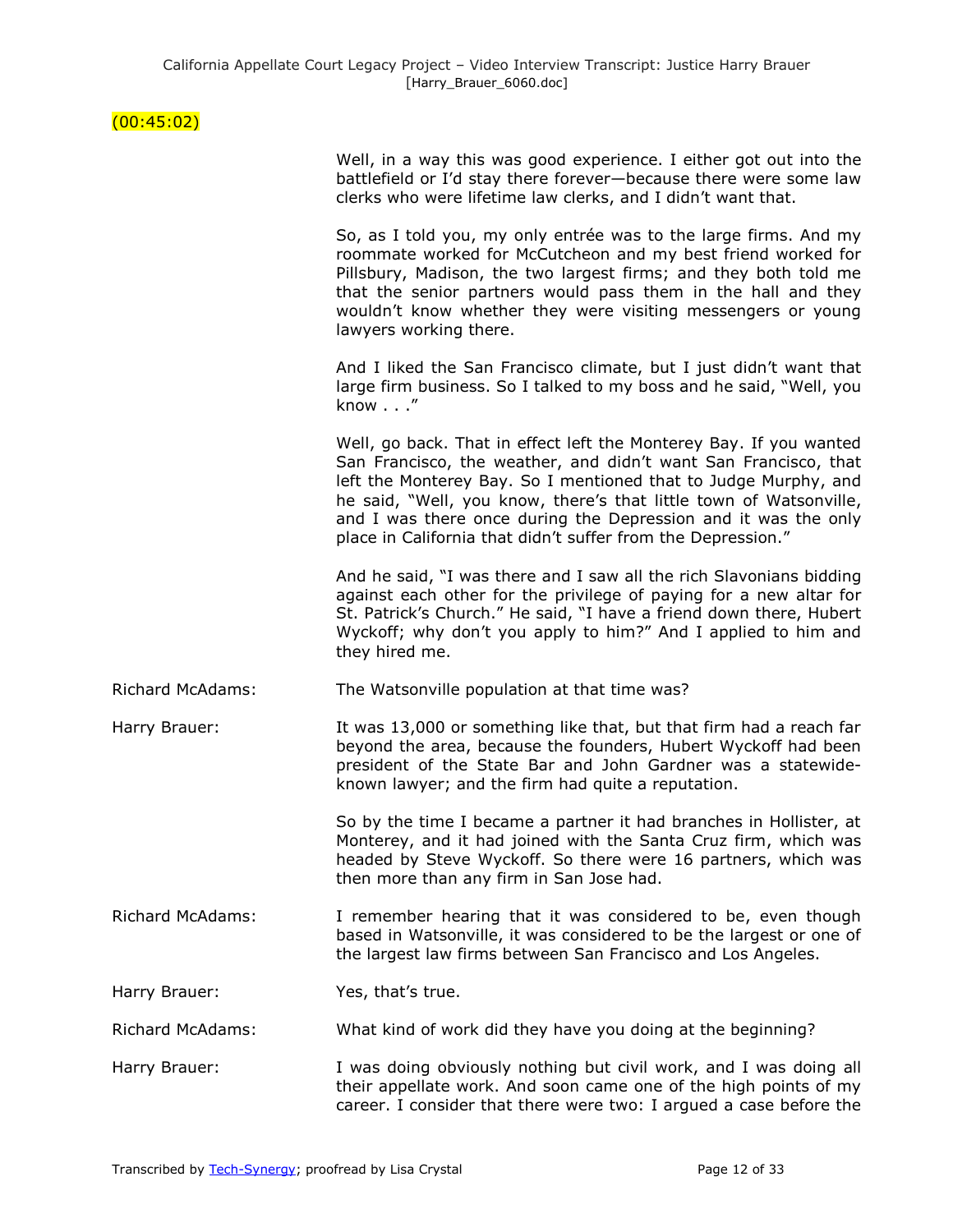|                         | California Supreme Court and when the court rose and Chief<br>Justice Gibson summoned me into chambers and congratulated<br>me on my argument; and he didn't do that routinely. And six<br>years later, when a vacancy arose at the Watsonville muni court<br>when Judge Franich was elevated. Steve Wyckoff, who had<br>clerked on the Supreme Court, reminded the Chief of that<br>incident, and when Pat Brown summoned me to Sacramento, this<br>was to hand me my commission. |
|-------------------------|------------------------------------------------------------------------------------------------------------------------------------------------------------------------------------------------------------------------------------------------------------------------------------------------------------------------------------------------------------------------------------------------------------------------------------------------------------------------------------|
| (00:49:58)              | Pat Brown was the last Governor who made a practice of that. I<br>think it was a wonderful idea. He told me that I had only one man<br>to thank for my appointment, and that was the Chief Justice, and<br>he said, "Be sure to send a thank-you note." [laughing]                                                                                                                                                                                                                 |
|                         | So anyway, my law review experience, of course, stood me in<br>good stead in my brief writing; and I did a lot of writing, and<br>writing has really been my greatest skill, if I say so myself.                                                                                                                                                                                                                                                                                   |
| <b>Richard McAdams:</b> | Throughout your educational, legal career?                                                                                                                                                                                                                                                                                                                                                                                                                                         |
| Harry Brauer:           | Yes, because actually it only really blossomed when I got on the<br>Court of Appeal, although I had written a few relatively lengthy<br>opinions when I was on the superior court. But I couldn't<br>obviously as a trial judge you can't take the time in a small<br>county, as you well know.                                                                                                                                                                                    |
|                         | We're going to get to my other high point. But I became close to<br>Justice Jefferson, who was then Judge Jefferson, and in Los<br>Angeles if he wanted to spend a month writing a decision, well, he<br>could do it; but obviously in Santa Cruz, the other judges would<br>have been on my tail. [laughing]                                                                                                                                                                      |
| <b>Richard McAdams:</b> | Going back a bit in your practice experience, did you practice<br>primarily in Santa Cruz County-besides the appellate work, of<br>course?                                                                                                                                                                                                                                                                                                                                         |
| Harry Brauer:           | I spelled the Monterey partner once for a month when he went for<br>a vacation, and if somebody had a case in Hollister or in Monterey<br>that they thought would be up my alley, they would ask me to<br>handle it; but most of it was Santa Cruz.                                                                                                                                                                                                                                |
| <b>Richard McAdams:</b> | Were you doing-                                                                                                                                                                                                                                                                                                                                                                                                                                                                    |
| Harry Brauer:           | And of course I had the experience which no younger lawyer will<br>ever have again, of being under a man like Judge Aldrich. Judge<br>Aldrich was a phenomenon which you simply do not find since the<br>advent of 170.6; and I think he was the only judge in the county.                                                                                                                                                                                                         |
| <b>Richard McAdams:</b> | This is Santa Cruz Superior Court, in the mid to late '50s?                                                                                                                                                                                                                                                                                                                                                                                                                        |
| Harry Brauer:           | He was a most irascible person. I heard him once say to a young<br>lawyer that his parents did not perform a public spirit of act when                                                                                                                                                                                                                                                                                                                                             |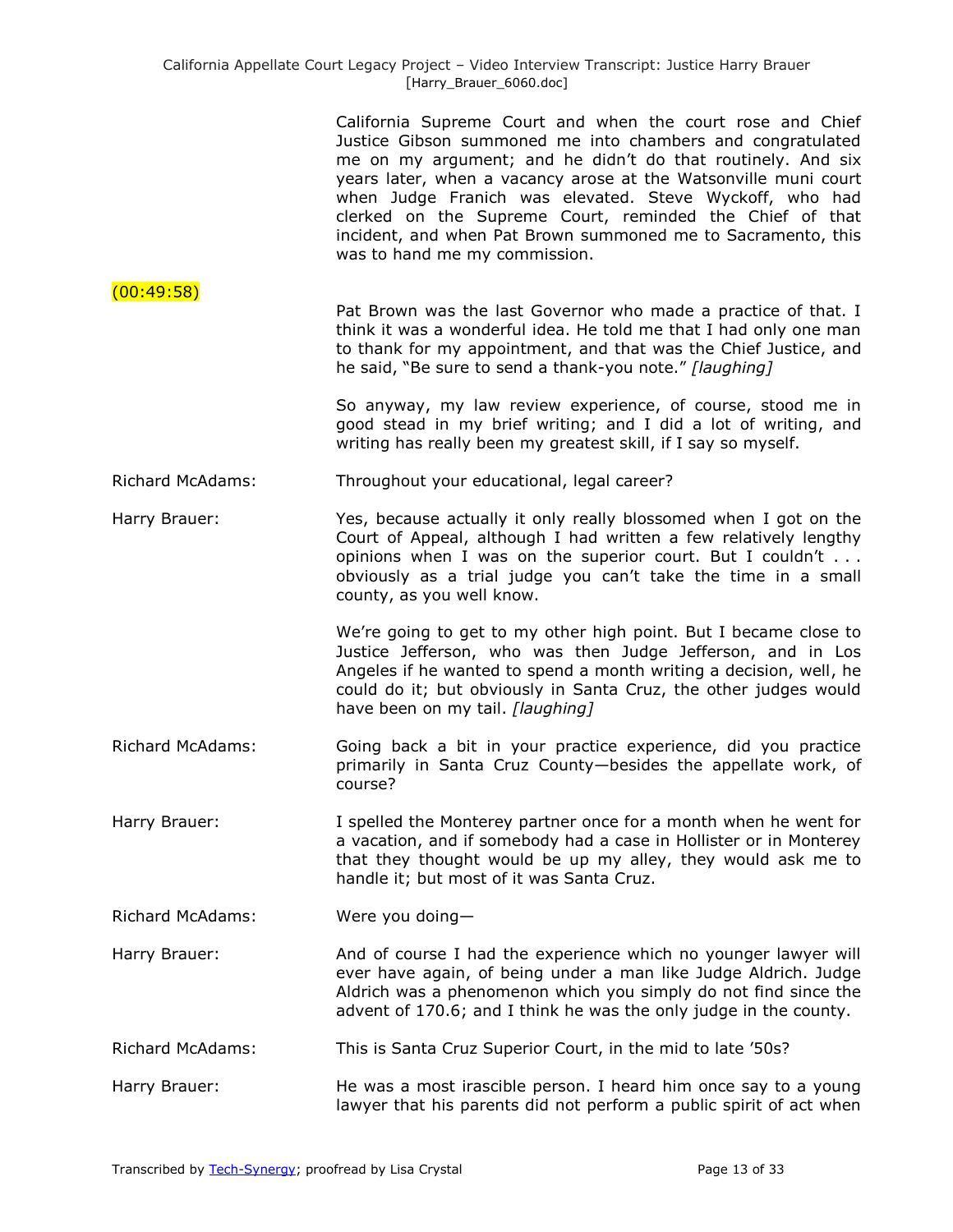they conceived him. He was incredible. The worst thing he did, if he wanted to make one of his outrageous remarks, he would say to his court reporter, "Ms. Green, lift your pencil," and then there wouldn't be a record.

The only man I know who ever got the better of that was Steve Wyckoff, who when he told Ms. Green to lift a pencil, he picked up his books, walked out of the courtroom, and when he got to the door, he says, "You find me in contempt and then we'll have a record."

But he made a lawyer out of me, you see, because I would never go before him on the simplest uncontested divorce or demurrer without spending half an hour saying to myself, "What can that son of a bitch ask me that I don't know?" And that made a lawyer out of me. Unlike his successor, he was a good lawyer. He was outrageous.

### $(00:55:05)$

There's one case I remember. Well, he didn't like doctors in general, but there was a small coterie of local doctors whom he respected, and there was a case in which one of the local doctors he liked, I don't whether it was Allegrini or Ascamp, somebody like that, who had testified.

And the other side brought down the top neurosurgeon from San Francisco. And the man got on the stand, he answered a few questions, and then Leo leaned down benignly and said, "Doctor, you don't know what you're talking about, do you?" in front of a jury. *[laughing]* Anyway, that was an important incident in my development.

Richard McAdams: You honed trial skills to some extent?

Harry Brauer: Well, not so much the trial skills as the preparation skills. You just don't enter a courtroom unprepared.

> And coming back to that incident before the Supreme Court, that was also a very important lesson to me which stood me in good stead when I got to be a judge myself. I knew that I had half an hour, so I first wrote out my argument, then I rewrote it, then I rewrote it, then I timed it, then I memorized it, then I memorized it so well that it didn't sound memorized. And I got exactly as far as "May it please the court" when the Chief and the other judges lit into me.

> And they're perfectly right. They don't want to listen; judges don't want to listen to canned speeches. Half of what you want to say, you don't need to convince them. Some points you may never convince them of, but there is something in between that concerns them and in which they could be swayed.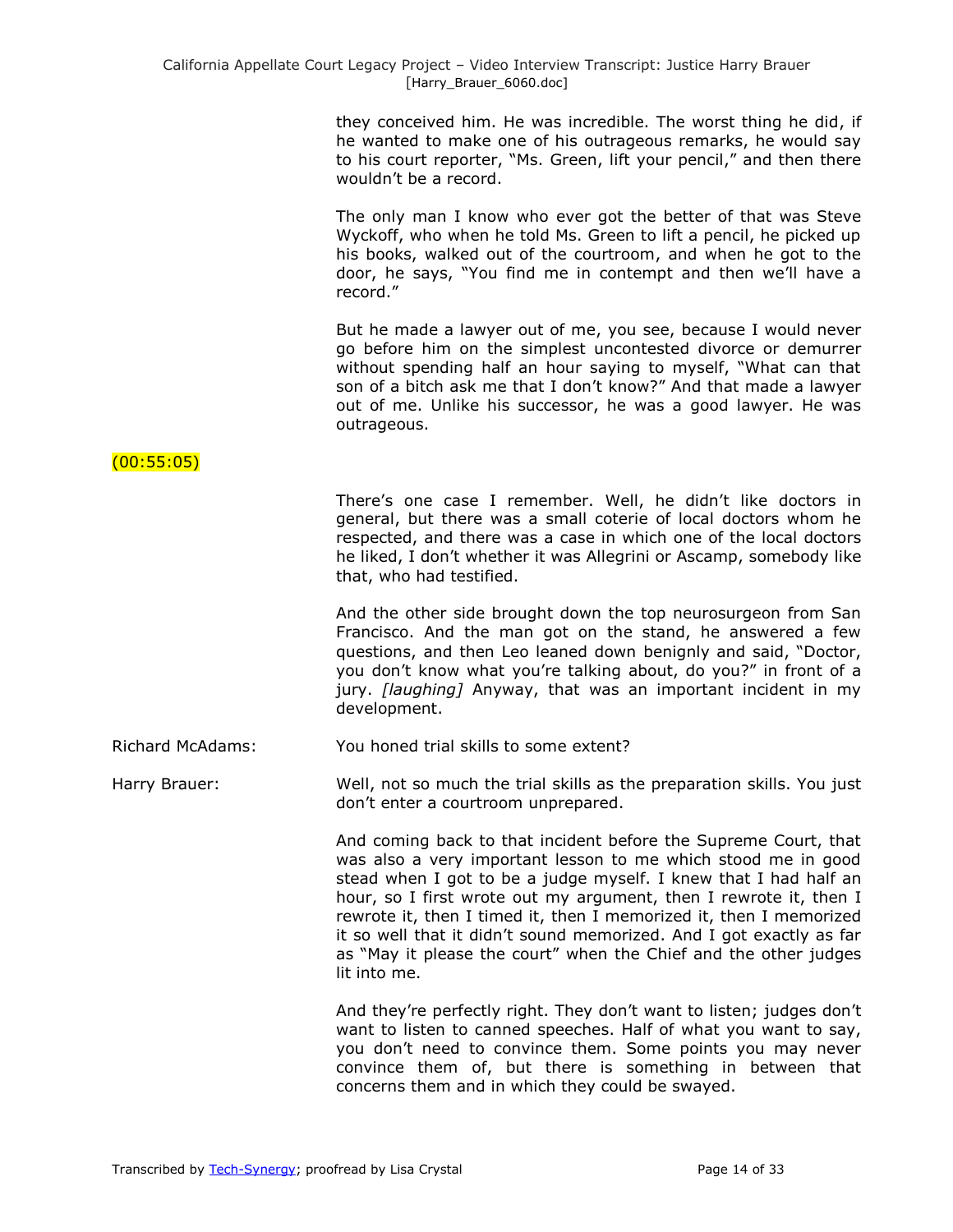|                         | I always thought that it would be better-and I did that as a<br>judge; I was known for interrupting lawyers, asking them<br>questions-and I always think that it might be better if a lawyer, if<br>he knows that he's before a judge who has done his homework<br>that's a requirement, otherwise it wouldn't work, is to simply<br>say, "Your Honor, I'd be happy to answer whatever questions you<br>have." Of course, if you're before a judge who hasn't done his<br>homework it wouldn't work. |
|-------------------------|------------------------------------------------------------------------------------------------------------------------------------------------------------------------------------------------------------------------------------------------------------------------------------------------------------------------------------------------------------------------------------------------------------------------------------------------------------------------------------------------------|
| <b>Richard McAdams:</b> | Did you have that experience often with an attorney who felt<br>confident enough to just ask you?                                                                                                                                                                                                                                                                                                                                                                                                    |
| Harry Brauer:           | No, I didn't dare take the chance that the judge might not know.<br>But you know, as a judge, as you may remember, I had the law<br>and motion calendar 8 out of the 12 years when I was on the<br>superior court, and one of my greatest ego trips was when, as you<br>know, we have the calendars between 8:30 and 9:30; and at<br>9:30, by god, we have to be through because that's when the jury<br>was coming in. So you had to do a lot of pushing.                                           |
|                         | And I'd have a complex summary judgment or something on the<br>calendar and there would be a lawyer who would be coming up<br>from Los Angeles and you could see from his face, how the hell<br>am I going to get through to this rube in this amount of time that<br>I have?                                                                                                                                                                                                                        |
| (00:59:57)              |                                                                                                                                                                                                                                                                                                                                                                                                                                                                                                      |
|                         | And I'd ask him one question and his eyes would light up because<br>he would realize (a) that I'd read the bloody file, and (b) that I<br>understood it. [laughing] And that was always important to me.                                                                                                                                                                                                                                                                                             |
| <b>Richard McAdams:</b> | You did enjoy the law and motion calendar, right?                                                                                                                                                                                                                                                                                                                                                                                                                                                    |
| Harry Brauer:           | Well, it was challenging.                                                                                                                                                                                                                                                                                                                                                                                                                                                                            |
| (Short pause)           |                                                                                                                                                                                                                                                                                                                                                                                                                                                                                                      |
| <b>Richard McAdams:</b> | We were talking about how much you enjoyed the law and motion<br>department, among other aspects of all the years that you were<br>on the bench.                                                                                                                                                                                                                                                                                                                                                     |
| Harry Brauer:           | Well, you know, I think that the law and motion calendar,<br>especially in a metropolitan court like Santa Clara County, is the<br>most exacting judicial task on any level. It is tougher than<br>anything else, the law and motion and discovery calendars.                                                                                                                                                                                                                                        |
|                         | As you may know, in Santa Clara County they do discovery once a<br>week, and the judge has about three days before that to prepare<br>for it because he has to plow through the thick files; and law and<br>motion is usually twice a week, Tuesdays and Thursdays.                                                                                                                                                                                                                                  |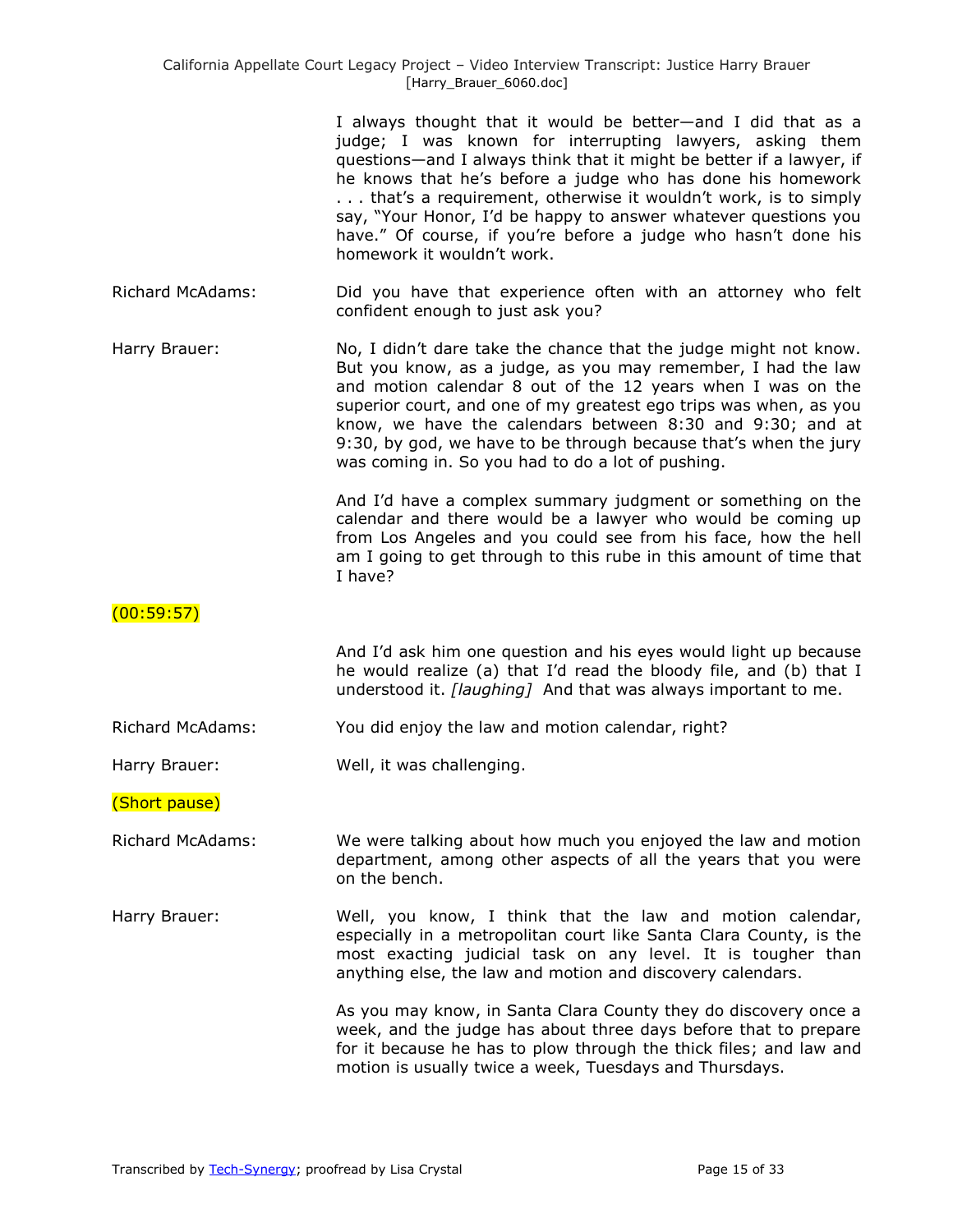California Appellate Court Legacy Project – Video Interview Transcript: Justice Harry Brauer [Harry\_Brauer\_6060.doc]

> They have some really excellent judges in Santa Clara County. Many of them were relatively recent appointees, and in Santa Clara County, unlike another county I could mention—not Santa Cruz—they put you were you belong. Well, the other county, I don't mind saying, is Monterey. They go by seniority regardless of what your background is. Well, anyway, where were we?

Richard McAdams: Well, I want to ask you to associate your bench experience with your interest in the law of evidence and if that interest began as an attorney, or though some trial work, or later from bench experience.

Harry Brauer: It's very simple. I had no particular interest in evidence nor any particular competence in evidence; and this brings me to the second high point of my legal and judicial career.

> When I was on the Watsonville Municipal Court, I get a phone call out of the blue from then-Judge Bernard Jefferson, who asked me to be his partner teaching evidence at the College of Trial Judges. And I said yes, but this was in February, and I spent literally some time every evening between February and July studying evidence. *[laughing]*

Richard McAdams: This would have been one of the very first, if not the first, judicial college?

Harry Brauer: No, it wasn't the first. What brought this on, evidently, is that two years before that, I had been asked to be a seminar leader at the college. The seminar leaders led groups of their own judges—that is, muni judges were segregated from the superior court judges.

> So I was a seminar leader for a group of new muni judges. The function of these seminars was to discuss what the lectures had been about earlier that day; and evidently, there was a technical evidence question that I didn't really know the answer to.

(01:05:00)

So I went to Bernie's room, and Bernie and Betty were there, and I laid the problem out; and he evidently liked the way my mind worked. So that's what started me being his partner at the college for a number of years, and it was a memorable experience for me.

Well, then I was elevated to the superior court. And while I'm very fond of Chick Franich, who was in a lot of ways my mentor and a good friend, he always resented that he had not been asked to teach at the college.

So when I was elevated to the superior court, he was PJ that year, and he told me in direct violation of the edict of the Chief Justice that I would have to take it as a vacation time.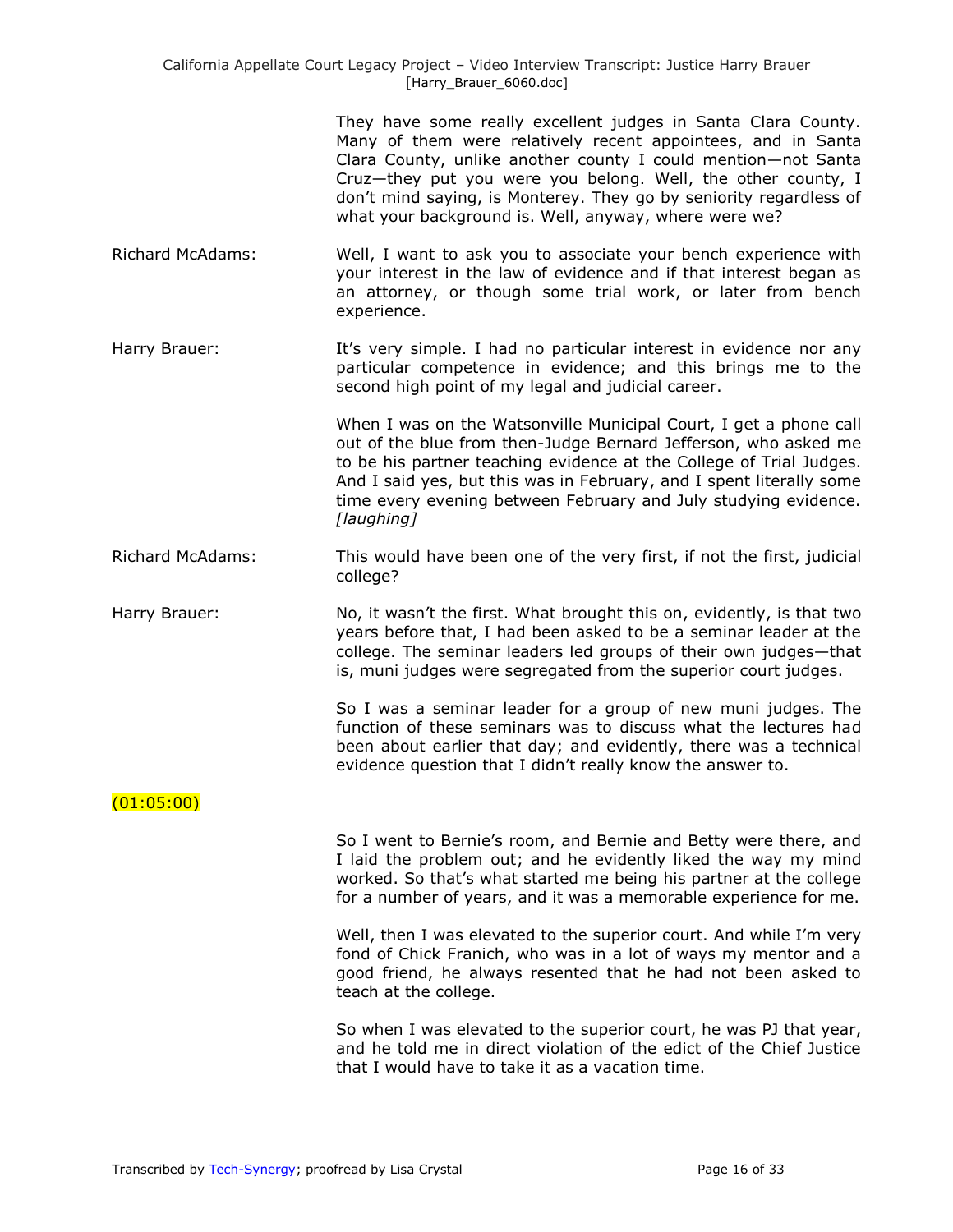The Chief Justice, who was then Don Wright, had issued an absolute order that neither attendance as a student or as a teacher was to cut against your vacation time. But he told me that I had to, so I told Bernie this would be the last year that I would teach.

But thereafter, as you may know, that he and I and sometimes joined by Ross Bigelow would teach at the annual workshop or some other superior court workshops.

Richard McAdams: You kept your friendship with Bernie Jefferson all the years?

Harry Brauer: Yes absolutely, till the day he died. He was a guest in my home when they came up once to Monterey, and we were very good friends even though there was a considerable ideological distance between us; and in fact, as long as he was on the superior court, he never really showed his true colors.

> It was just since he got on the Court of Appeal that he was really on the very left fringe of the appellate justices. But you don't have to agree with somebody ideologically to be a friend. Look at Scalia and what's her name, Greenberg?

Richard McAdams: Ruth Ginsburg, going to the opera together repeatedly?

Harry Brauer: Oh, they're very close friends.

Richard McAdams: Did those differences spill over into your evidence classes?

Harry Brauer: Yes.

Richard McAdams: As sort of a teaching method. And the judicial career, you'd mentioned about your appointment to the municipal court; that would have been in 1962. Did you actually apply for the position, or how did it come about?

Harry Brauer: Yes, I applied for the position.

Richard McAdams: There was an open municipal courts position in Watsonville?

Harry Brauer: Yes, because Pat Brown had picked Chick Franich, a Republican, over Jim Scoppetone for the second superior court when it was authorized by the Legislature in '61, which left a vacancy. There were four applicants: John McCarthy, who though a Republican, was backed by virtually every Democratic power broker in Watsonville because he was part of the old boys club; Nick Drobac, who was a DA; I; and Harry Ferris, who didn't count.

### $(01:10:17)$

John McCarthy had only one thing going against him, and that was he was a classmate of Pat Brown's, and Pat Brown knew him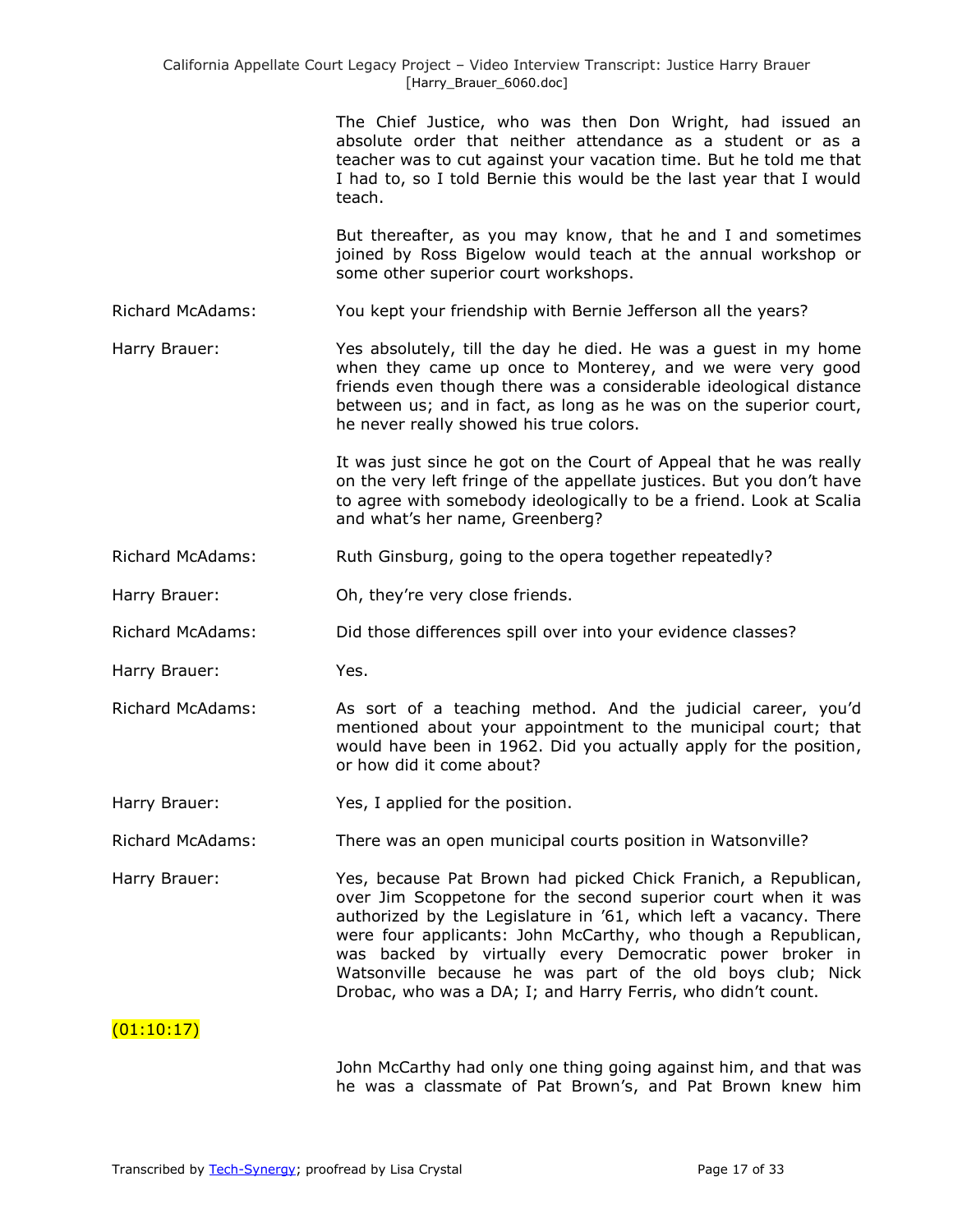intimately. He's a lovely guy. He was a very pleasant guy and not a bad lawyer, but he wanted to retire to the bench.

Richard McAdams: You're the youngest applicant, I take it, at 35?

Harry Brauer: Nick and I were the same age. Then Nick beat me out for the superior court, because there were three applicants: Don and I, the two muni judges, both of whom were Democrats; and Nick, who was Reagan's county chairman.

> Nick was a good friend of mine, and all the time he was on the superior court, he says, "I am going to resign. I don't like it. I'm not making enough money." And I never paid the slightest attention to him because the idea of resigning from the superior court was so ridiculous to me.

> So lo and behold, one day, it was about after he had been on the bench four years or so, he phoned me and says, "Harry, I've just sent in my letter of resignation, and I'll do what I can to help you get the job."

> But the person who was most helpful was Don Grunsky. And I as a young lawyer had been a Democratic firebrand in Watsonville. I was president of the Democratic Club; Georgia was president of the Democratic Women's Club. And in fact we'd even tried to run a candidate against him, which was an exercise in futility.

> And when Nick got the job the first time, Don, who was a very prominent and competent trial lawyer, insurance defense lawyer as well as, of course, a very powerful senator—stayed out of it. He says, "If I back one person, I make two enemies for every friend I make," and he also said publicly, "I can live with any judge."

Richard McAdams: He was a state senator at the time?

Harry Brauer: He was not just a state senator; he was chairman of the Judiciary Committee and one of the most powerful Republicans. But evidently Nick did something which really got him upset, so that when Nick resigned, Don decided to take a hand in it. And you know, here I was not only a Democrat, but former chairman—I had been chairman of the ACLU in Watsonville. But Grunsky, with Frank Murphy in tow, was the representative—walked into Ed Meese's office and said, "Brauer or nobody," just as simple as that.

> He rammed, literally rammed, me down Reagan's throat; and so that's how I got on the superior court. The first case I had, contested case I had, was a custody fight in which Grunsky represented the father and Hermia Kaplan had her first case representing the wife.

(01:15:07)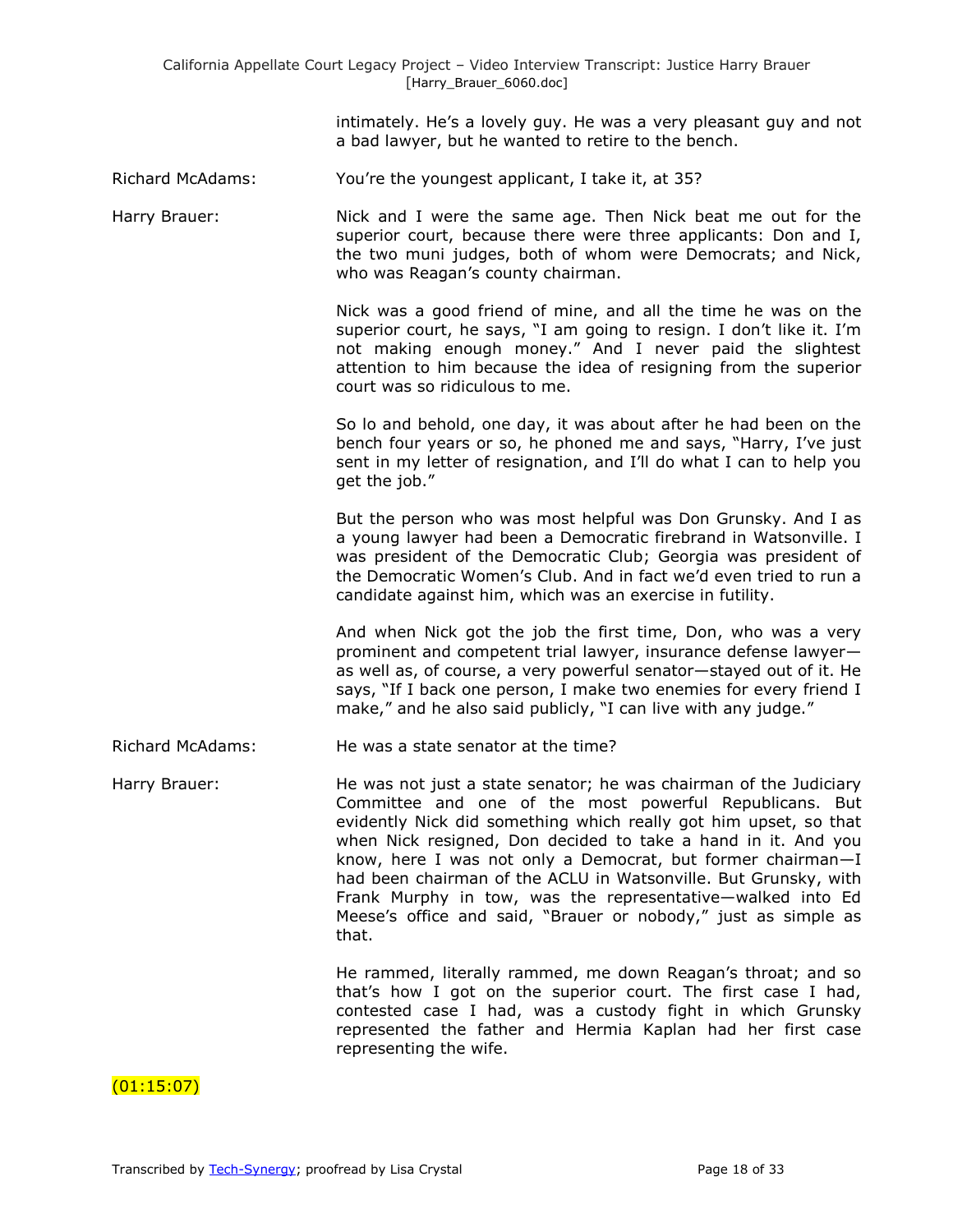And her client wanted her to disqualify me, but she didn't, and she won the case; and Grunsky didn't feel the slightest upset. He knew that he wasn't buying himself a judge when he backed me.

- Richard McAdams: People think of Santa Cruz today, as we're doing this interview, and would not think much of the fact that you were active in Democratic Party politics or the ACLU; but things were a bit different in the late '50s and '60s in Santa Cruz County, were they not?
- Harry Brauer: Yes, Santa Cruz was an old people's town, conservative, never passed a school bond issue, whereas Watsonville was more liberal. Well, not really liberal, certainly not by today's standards, but passed school bond issues.

If you get right down to it, the Democratic Club had four or five activist members: Henry Mello, and Brauer, and Bob Bennett, and Nancy Kepple. There weren't many of us, but then it certainly was different. The complexion of Santa Cruz has changed.

Richard McAdams: Did your views change over the years?

Harry Brauer: Yes, there's no question about it.

- Richard McAdams: Perhaps again, getting a bit ahead of myself, but it comes up at this point.
- Harry Brauer: You really aren't. I had led a typical sheltered ideological life: liberal law schools, I was at home with the liberals. Of course, I had had no criminal experience whatever as a lawyer. When I was appointed to the muni court, I secreted myself in my bedroom for two weeks with Fricke, who was the only authority then. I didn't know what a preliminary hearing was, literally.

If the advance sheet said "People versus," I skipped it while I was practicing law. I knew nothing about it, but it didn't take me long to realize that the criminal defendants by and large were hoods, not Robin Hoods, and gradually I became more conservative. No question about it.

Even when I became conservative, I did not change my registration because I did not want to give the appearance that I was doing that in order to gain advancement from Republican Governors. You were on the court at the time. You know that shortly after I put in my name for the Court of Appeal, I tried that voter fraud case. And Mitchell Page, who represented the liberals, was under a lot of pressure to disqualify me, but he wouldn't. And as you know, we took the testimony oath of 300 UCSC students and I had it in my hands to turn the city of Santa Cruz over to the conservatives.

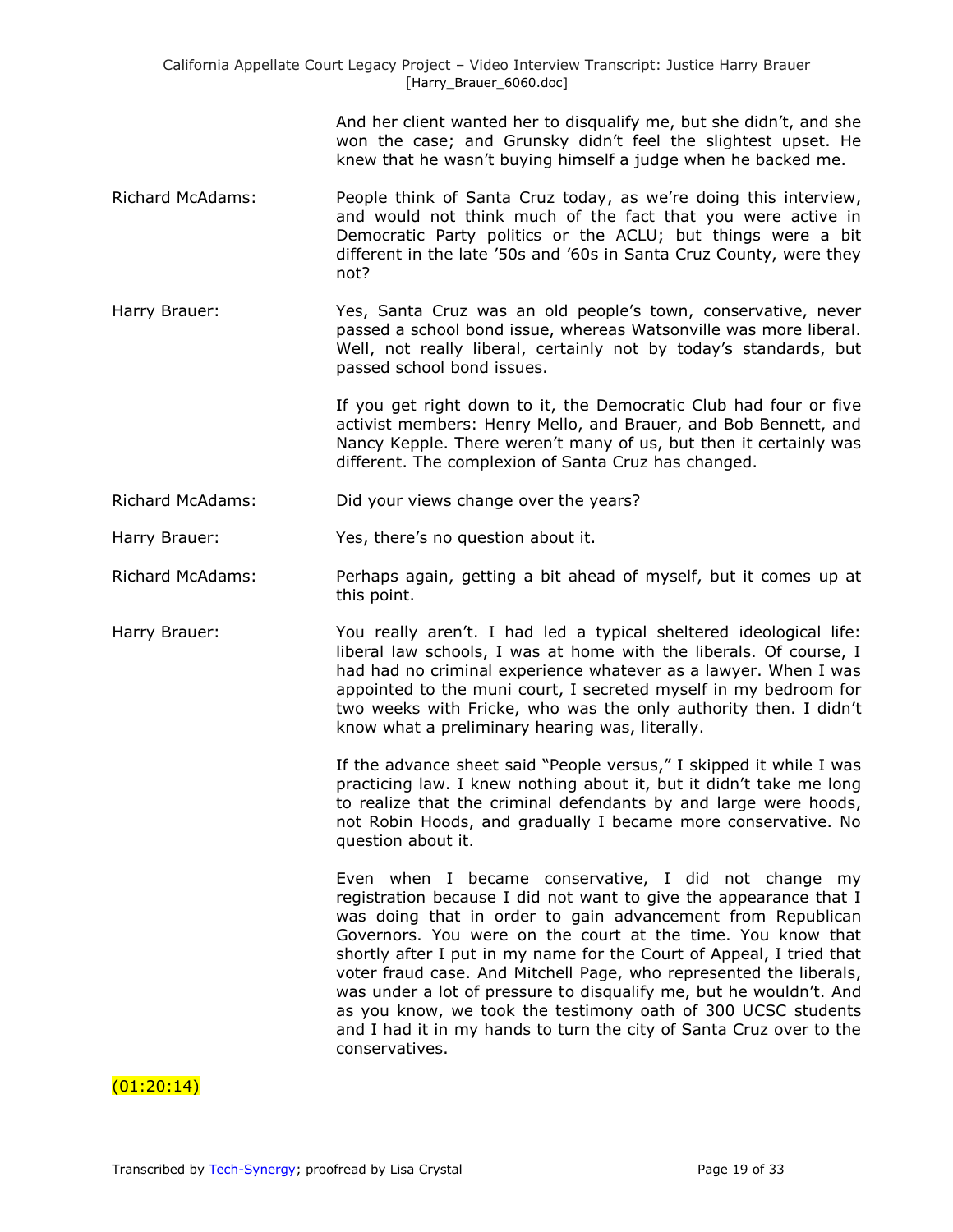If I had invalidated those votes, all of those votes, the four-tothree balance would have passed the other direction; but I didn't, and I frankly believed that with that decision I had kissed any hope of getting on the Court of Appeal goodbye. And I must say that you've got to give Deukmejian credit for appointing me nevertheless.

One reason was that the lawyer who represented the conservatives, Tim Morgan, was also Deukmejian's county chairman, and he was one of my main backers. So I don't know. You can play it straight and they'll hurt you.

- Richard McAdams: Did you feel that when you came to the bench in the municipal court in 1962, did you have a judicial philosophy? And did it change over the years?
- Harry Brauer: No. When I first went on the bench, I was asked by the Watsonville Rotary Club to give a talk on my judicial philosophy, and I prepared a little talk, which I then delivered over the years before virtually every service club in the county. And the key sentence in it, to which I really adhere and believe in today, was this. I said that, "Above all I believe in noblesse oblige, the principle that those of us to whom life has been good—the wealthy, the educated, and especially the people in the position of public trust—are held to a higher standard of conduct than the man who sleeps under the bridge. And therefore, when one of the favorite ones violates the law, he should be treated more, rather than less, severely than the man who sleeps under the bridge."

And I believe in that, and I believed in that then. Every once in a while when I was on the superior court an out-of-county lawyer would come with his young client for sentencing and he would start out by saying, "This young man comes from a good family." And I would stop him right there and I would tell him he is just giving me an aggravating circumstance, not an extenuating circumstance. Really, I don't think my judicial philosophy has changed any.

- Richard McAdams: I wanted to ask you about another friendship that you had over the years with Bernie Witkin. Can you tell us about that?
- Harry Brauer: Well, that arose from the fact that we both taught at the college. And when I was on the Court of Appeal, I'd occasionally send him copies of concurrences or something else that I had written. I don't know that it was friendship. I'd like to think he thought of me as one of the brighter, one of the brethren; that's about all I can say.
- Richard McAdams: Are there friendships or acquaintances among other judges, justices, or others in the legal community? I know a good many came to your retirement party, along with Bernie Witkin.

### (01:25:03)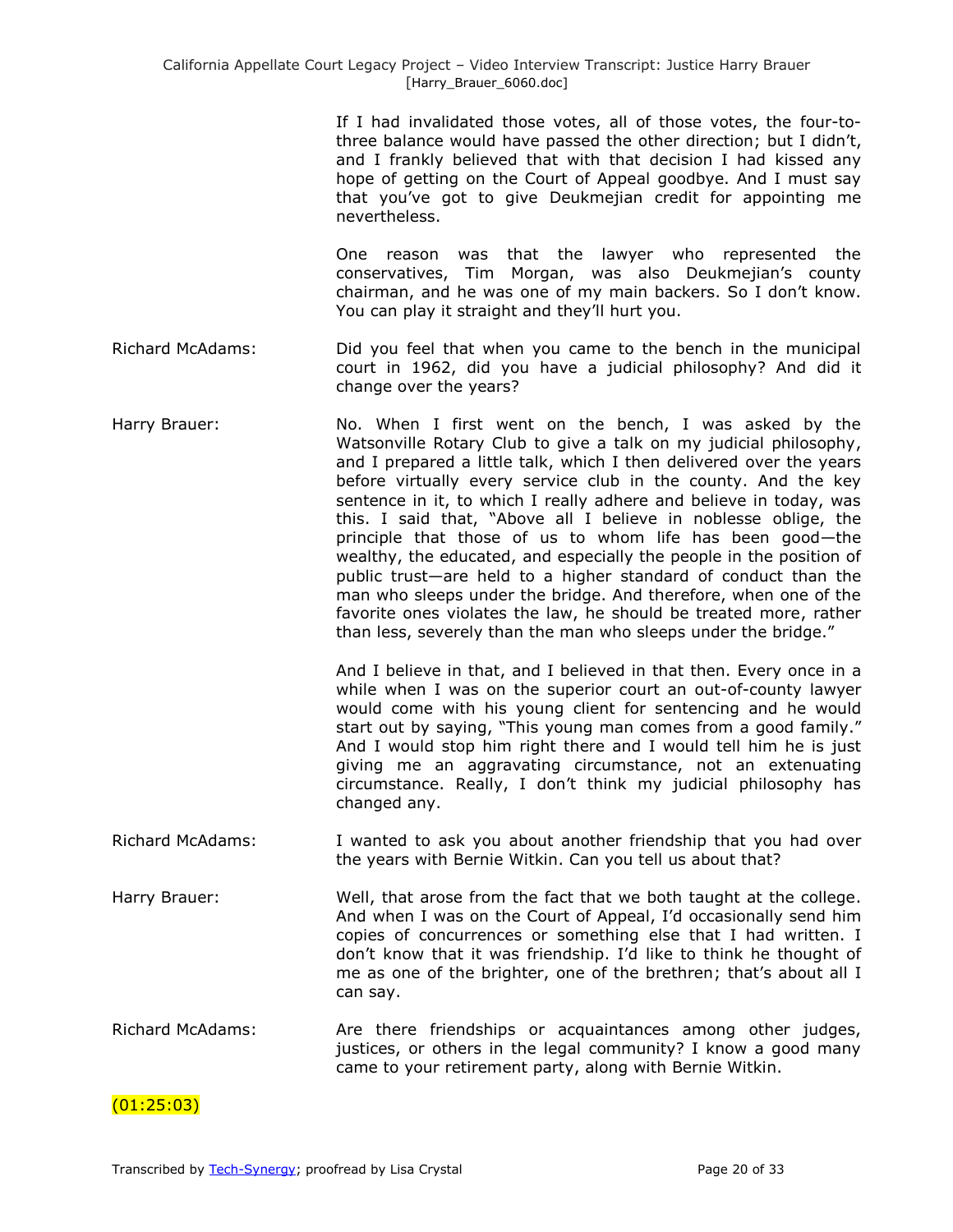- Harry Brauer: Yes. These were mostly just professional friends. There were quite a few them, but none other than my immediate group comes to mind.
- Richard McAdams: And most of them were teaching colleagues at judicial college, contemporaries?
- Harry Brauer: Well, people like Sims and Epstein and some of the ones we'd just exchange opinions. One of my heroes always was Otto Kaus, whom I regard as the finest mind in the judiciary.
- Richard McAdams: And that was one of the justices I had in mind. Did you actually have a personal friendship with him, or was it professional? How would you characterize that?
- Harry Brauer: **Let me put it this way. When I was still a superior court judge, I** read one opinion, and it happened to be in the field of evidence, in which he had concurred. He was then on the Court of Appeal and I wrote him a letter saying I just couldn't see how he could possibly concur in that opinion, and I laid it out.

You can do that with some people. You can't do that with a lot of them. I did that once. *[laughing]* This was in a way sort of a stupid thing to do. Now, it's prohibited. It wasn't then prohibited.

The First District reversed me—I think it was Taylor—and I wrote him a letter saying that "that opinion must have been written by one of the central staff people." And he wrote me an angry reply to which I then wrote him a reply, which said, "There's a story told of the late Judge Lucas of our court that once his bailiff came running up to him yelling, 'Hey, Judge, there's a lawyer standing on the courthouse steps calling you every name in the book. Do you want me to haul him in for contempt?' And Judge Lucas is reputed to have replied, 'No, let him be, he's just taking a Nevada appeal.' " And then I added, I said, "I was just taking a Nevada appeal.‖ *[laughing]*

- Richard McAdams: This is our Santa Cruz County Judge Lucas, by the way?
- Harry Brauer: Yes, the father of the lawyer Lucas.
- Richard McAdams: You mentioned a voter case in Santa Cruz. Are there other memorable cases at the superior court level?
- Harry Brauer: Oh, I had quite a few, but I can't think of them right now.
- Richard McAdams: Any that were a challenge to you in terms of judicial philosophy?
- Harry Brauer: No, not judicial philosophy.
- Richard McAdams: And the same with the appellate court work, other memorable cases where you were the author?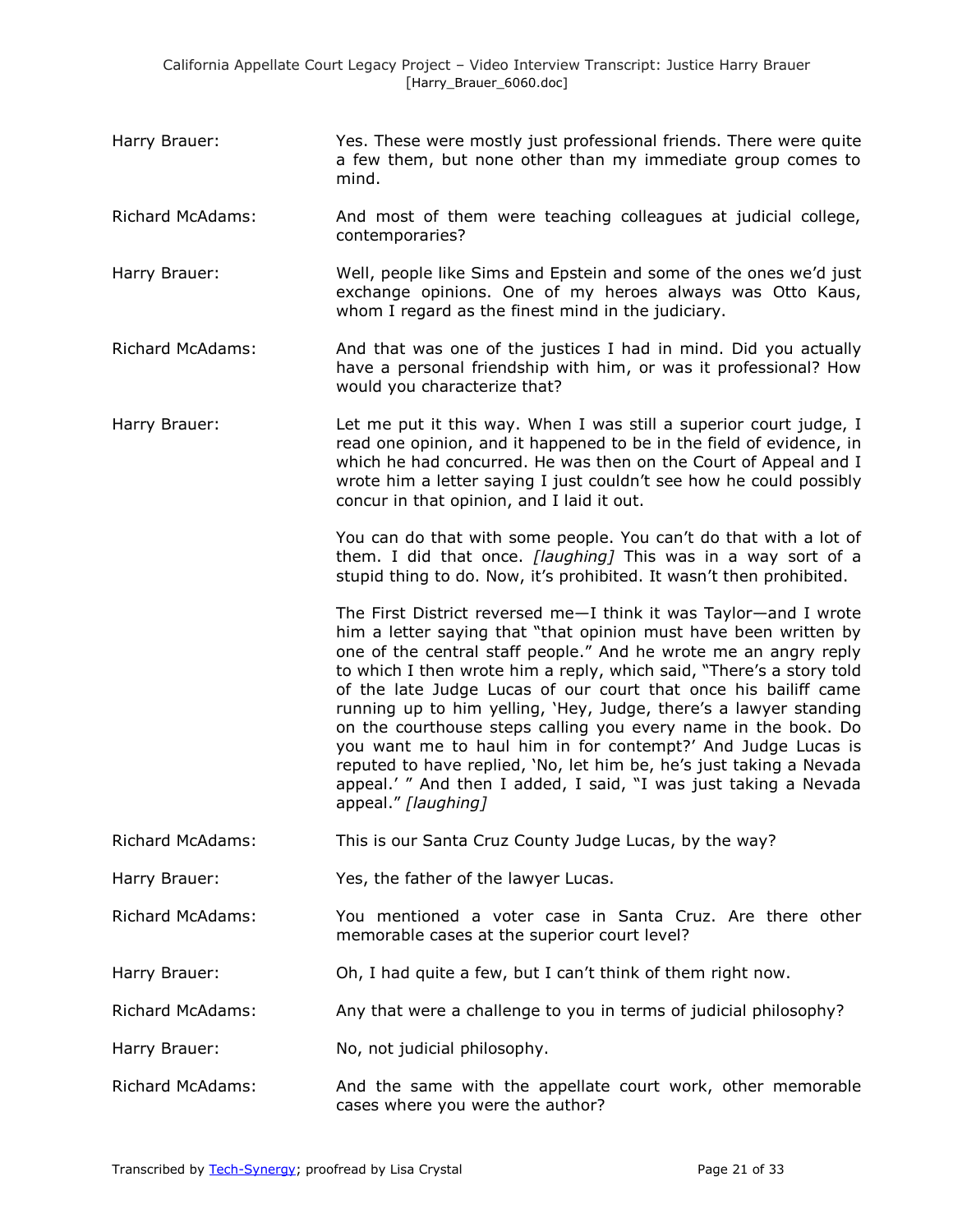Harry Brauer: The appellate court, you know, the book you people put together was really an eye opener to me.

Richard McAdams: The Santa Cruz history?

Harry Brauer: No, no.

Richard McAdams: Or the book that we prepared for this interview?

### (01:30:00)

Harry Brauer: Yes, because it jogged my memory on a lot of it. And this is a hell of a thing for a guy to say, but I was an extraordinarily good writer. I may not have been the greatest scholar, but I really think that after the retirement of Friedman of Sacramento, I was probably the best legal writer on the Court of Appeal. All the concurrences and all the dissents I have written are entirely written by me; and the concurrences especially, they are just well written. I was just going to . . . cut for a minute.

#### (brief intermission)

Richard McAdams: And you brought something along or got something from your papers to jog your memory?

Harry Brauer: Yes, for my retirement dinner Christina Floyd prepared placemats which quote from some of my better opinions. And I'll leave a copy with you and you can attach it, because most of the stuff in there is in the book you guys compiled. But one real gem, that *People v. Castro,* did not find its way in there.

> The thing that annoyed me, frankly, is that the Supreme Court under Bird and also Lucas depublished a number of opinions because of what I wrote in a concurrence. And that is absolutely improper, because the concurrence carries no precedential value, and nowhere in the rules is there any indication that you should.

> It's just censorship. They didn't like some of the things I said in one which they depublished. I said something about appellate judges on their Olympian perch do not know the problems of a cop facing some punks at 4 a.m. So this was a case which we had to reverse, and I joined the reversal because this woman cop could not give any articulable grounds for suspicion that these two people were armed. But they were wearing shirts outside of their pants, so she patted them down and of course found a shiv; but we had to reverse it. And I suggested that the decision of the Supreme Court should be changed. Anyway . . . and of course one of my hobby horses which I rode whenever I could was my absolute disgust at the creation of the so-called separate state ground.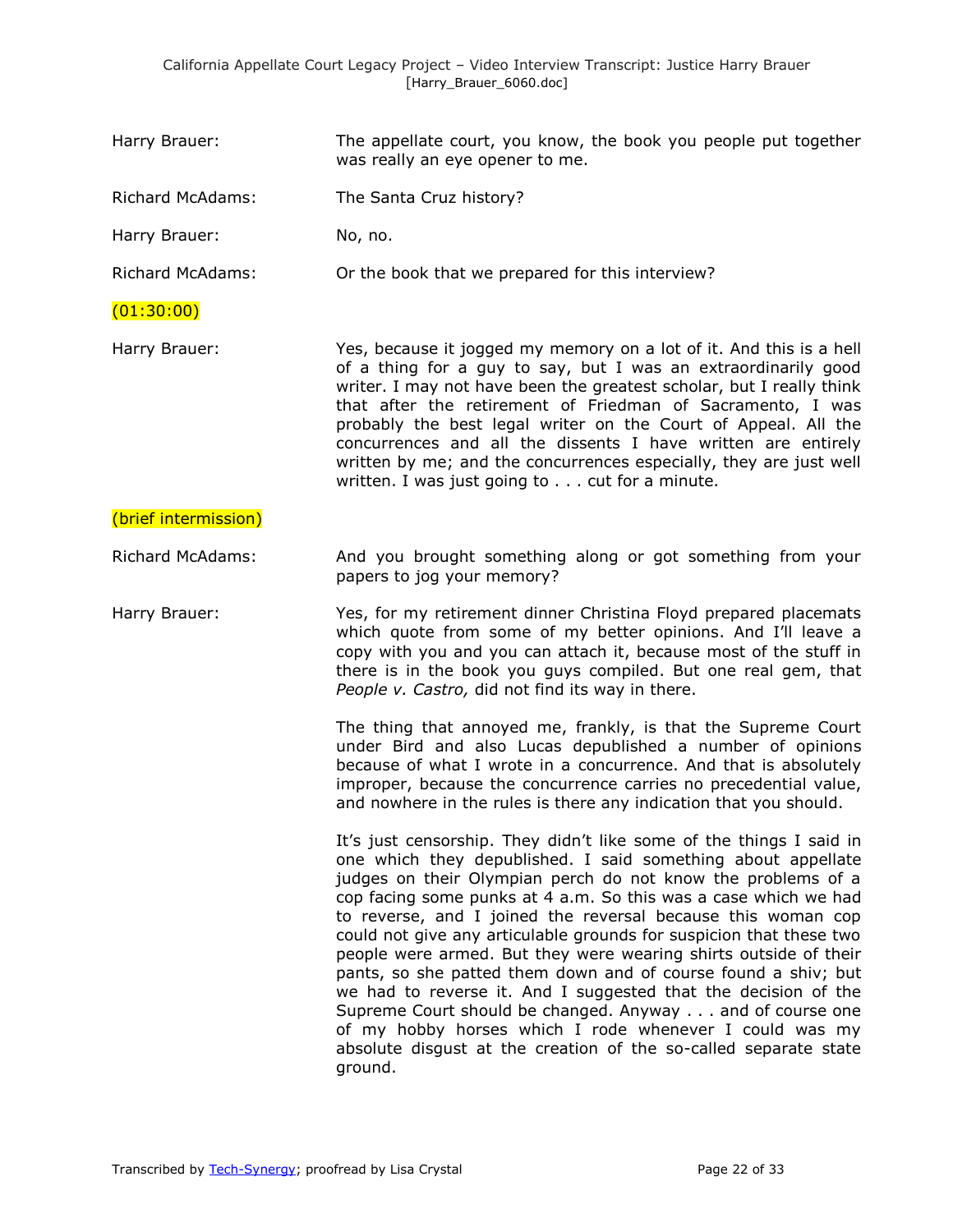|                         | California Appellate Court Legacy Project - Video Interview Transcript: Justice Harry Brauer<br>[Harry_Brauer_6060.doc]                                                                                                                                                                                                                                                                                                                                                                                                                                                                                                                                                                                                                                      |
|-------------------------|--------------------------------------------------------------------------------------------------------------------------------------------------------------------------------------------------------------------------------------------------------------------------------------------------------------------------------------------------------------------------------------------------------------------------------------------------------------------------------------------------------------------------------------------------------------------------------------------------------------------------------------------------------------------------------------------------------------------------------------------------------------|
| <b>Richard McAdams:</b> | I noticed what the placemat includes—mostly nonpublished cases,<br>whether they were originally nonpublished or depublished. But<br>there are still published cases that-                                                                                                                                                                                                                                                                                                                                                                                                                                                                                                                                                                                    |
| Harry Brauer:           | Yes, the two cases that are in there that deal with this problem<br>are the San Jose Peace Officers case and what is it, People v.<br>Seliah?                                                                                                                                                                                                                                                                                                                                                                                                                                                                                                                                                                                                                |
| <b>Richard McAdams:</b> | Correct.                                                                                                                                                                                                                                                                                                                                                                                                                                                                                                                                                                                                                                                                                                                                                     |
| Harry Brauer:           | But the state courts have done-                                                                                                                                                                                                                                                                                                                                                                                                                                                                                                                                                                                                                                                                                                                              |
| (01:35:02)              |                                                                                                                                                                                                                                                                                                                                                                                                                                                                                                                                                                                                                                                                                                                                                              |
| <b>Richard McAdams:</b> | I can quote you. In one case you're saying, "I must cry out and<br>protest against the separate state ground doctrine."                                                                                                                                                                                                                                                                                                                                                                                                                                                                                                                                                                                                                                      |
| Harry Brauer:           | Right. You read some of the stuff and that was one of my more<br>eloquent moments, and I don't why that one wasn't depublished.<br>It must have fallen through the crack.                                                                                                                                                                                                                                                                                                                                                                                                                                                                                                                                                                                    |
| <b>Richard McAdams:</b> | [Laughing] Your disagreement with the doctrine? You mentioned-                                                                                                                                                                                                                                                                                                                                                                                                                                                                                                                                                                                                                                                                                               |
| Harry Brauer:           | Well, my disagreement is very simple. What the state courts have<br>done-and I'm under the impression that Stanley Mosk actually<br>invented this first, but I could be wrong- is they take the identical<br>language in the state Constitution and the federal Constitution,<br>specifically the due process clause in most instances, and ascribe<br>a different meaning to it, so as to give certain people in the state<br>additional rights and others corresponding disabilities without the<br>slightest historical basis for believing that the drafters of the state<br>Constitution or the people in voting for it intended the identical<br>language to have a different meaning from the federal<br>Constitution from which it was drawn anyway. |
|                         | And the U.S. Supreme Court has done nothing about it because<br>the U.S. Supreme Court, being a strict constructionist court,<br>accepts that the state highest court is the ultimate determinant of<br>the meaning of the state's Constitution.                                                                                                                                                                                                                                                                                                                                                                                                                                                                                                             |
| <b>Richard McAdams:</b> | In the two cases that you had mentioned, you wrote about the<br>irony of how a generation such as yourself from the early 1950s,<br>you described yourself as a generation of idealistic law students<br>$\sim$ 100 $\pm$                                                                                                                                                                                                                                                                                                                                                                                                                                                                                                                                    |
| Harry Brauer:           | That's right.                                                                                                                                                                                                                                                                                                                                                                                                                                                                                                                                                                                                                                                                                                                                                |
| <b>Richard McAdams:</b> | and were urging that the Fourteenth Amendment encompass<br>the Bill of Rights.                                                                                                                                                                                                                                                                                                                                                                                                                                                                                                                                                                                                                                                                               |
| Harry Brauer:           | Yes, encompass the first 10.                                                                                                                                                                                                                                                                                                                                                                                                                                                                                                                                                                                                                                                                                                                                 |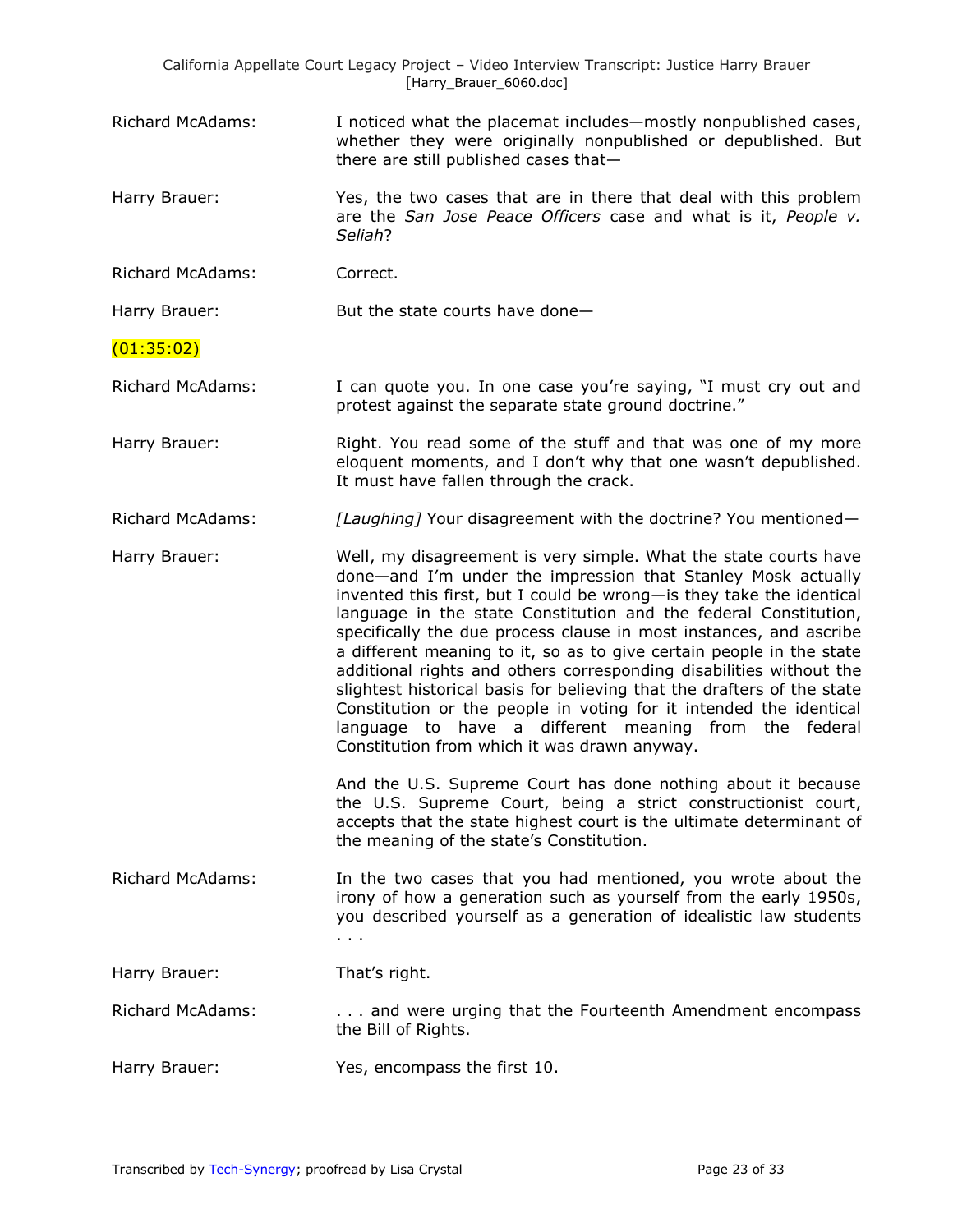|                         | California Appellate Court Legacy Project - Video Interview Transcript: Justice Harry Brauer<br>[Harry_Brauer_6060.doc]                                                                                                                                                                                                                                                                                                                                                                                                                                                                                                                                                                  |
|-------------------------|------------------------------------------------------------------------------------------------------------------------------------------------------------------------------------------------------------------------------------------------------------------------------------------------------------------------------------------------------------------------------------------------------------------------------------------------------------------------------------------------------------------------------------------------------------------------------------------------------------------------------------------------------------------------------------------|
| <b>Richard McAdams:</b> | And that a citizen in Massachusetts has the same bundle of rights<br>as the citizen of Mississippi. You felt that that was being eroded by<br>this doctrine.                                                                                                                                                                                                                                                                                                                                                                                                                                                                                                                             |
| Harry Brauer:           | Sure, because the irony is that the California Supreme Court,<br>which invests the California Constitution with different meaning in<br>an area where the California Constitution has a provision which is<br>not found in the U.S. Constitution, namely article VI, section 13,<br>which says categorically in effect that a criminal conviction must<br>not be reversed unless a miscarriage of justice has occurred.                                                                                                                                                                                                                                                                  |
|                         | The Bird court wrote that provision out of the Constitution, just<br>simply wrote it out. Justice Broussard took the position publicly<br>that there is no such thing as an inconsequential error in a death<br>penalty case. And of course one of my loftiest sarcasms there,<br>which is found in there and also in the book, is where the<br>Supreme Court has held that if a court reporter rereads testimony,<br>a portion of testimony, in the jury room rather than in open court,<br>the absence of any showing that the court reporter read anything<br>that she shouldn't have read or that she used inflections which<br>were prejudicial, that constitutes reversible error. |
| (01:40:32)              |                                                                                                                                                                                                                                                                                                                                                                                                                                                                                                                                                                                                                                                                                          |
|                         | And I said that people reading that must think that then the<br>country of Erewan, which is Samuel Butler's book in which the<br>criminals are hospitalized and the sick are prosecuted<br>[laughing]                                                                                                                                                                                                                                                                                                                                                                                                                                                                                    |
| Richard McAdams:        | Another area that you wrote about in a case is a dependency case<br>where you were concerned you wrote a concurring opinion.                                                                                                                                                                                                                                                                                                                                                                                                                                                                                                                                                             |
| Harry Brauer:           | With Micah?                                                                                                                                                                                                                                                                                                                                                                                                                                                                                                                                                                                                                                                                              |
| <b>Richard McAdams:</b> | With Micah S. This is 1988.                                                                                                                                                                                                                                                                                                                                                                                                                                                                                                                                                                                                                                                              |
| Harry Brauer:           | Well, that's one I am very proud of, and I understand that my<br>concurrence hung in the offices of a lot of Child Protective Service<br>workers throughout the state.                                                                                                                                                                                                                                                                                                                                                                                                                                                                                                                   |
| <b>Richard McAdams:</b> | You expressed concern about the protection of parental rights was<br>overshadowing the child's best interests.                                                                                                                                                                                                                                                                                                                                                                                                                                                                                                                                                                           |
| Harry Brauer:           | And terribly harmful to the children. And part of that is the result<br>of my experience, as I say in there, that I don't know of a single<br>case where independent counsel was appointed for the child and                                                                                                                                                                                                                                                                                                                                                                                                                                                                             |

You know, Child Protective Services are badly overworked, so they can only take cognizance of the most extreme cases of abandonment or mistreatment. And you take a child away from the parents and you put them in a foster home or in prospective

counsel recommended that the child be returned to the natural

parents.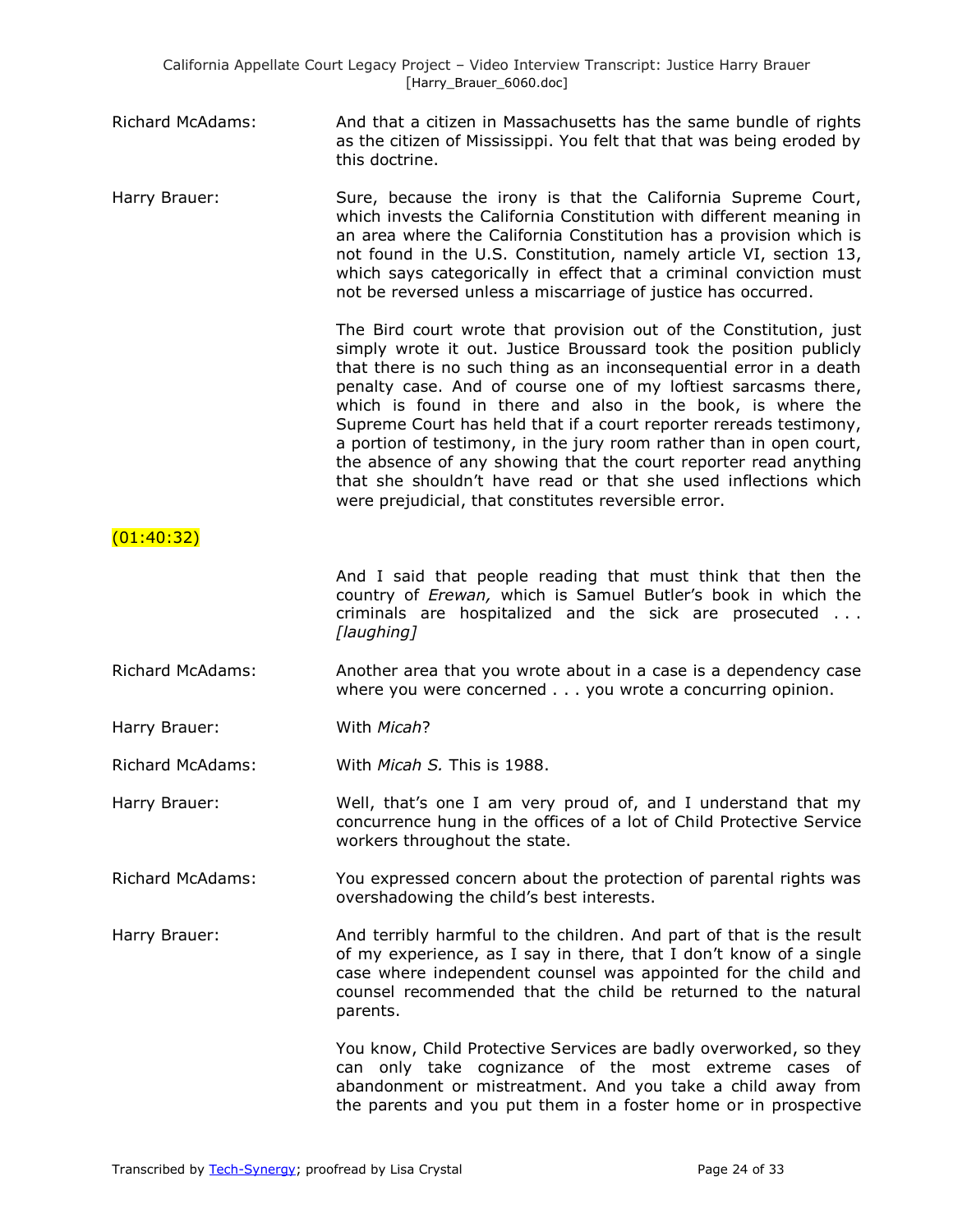adoptive parents' home, and those people are reluctant to bond with the child because they know that the child may be taken away from them.

And of course when you're dealing with young children, as I say in there, as Goldstein says, "to an adult three months doesn't mean anything; to a young child it's a lifetime."

Richard McAdams: That was almost 20 years ago. And do you think there was a response to your concerns?

Harry Brauer: I have no idea, but let me tell you about one case that is in the book, that I am still very unhappy about. What I think is the best crafted and most important decision which came down during my tenure on the Sixth District was a case called *Acuson v. Aloka*. The case dealt with the interrelationship between patent law and trade secret law and the effect of reverse engineering.

> This was of enormous importance to the burgeoning high-tech industry in Silicon Valley and all over the country because there had been very little written on it. And one of my lawyers and I slaved over that for months. In fact, it's the only case in which I ever convened both of my lawyers, and that was over the placement of a comma. I called Christina in to get her opinion too.

(01:45:00)

Anyway, review was granted and the case was assigned to Justice Eagleson, who turned it over to a lawyer whose entire experience had been in the criminal field. And he misunderstood one point in the opinion and urged that the case be depublished. And because none of the Supreme Court justices, with the possible exception of Chief Lucas, had any experience in this field, they probably paid more attention to what the lawyer said than what they would otherwise would do.

They depublished the case. A petition to reconsider the depublication was filed, and a very high-powered amici filed briefs urging, but they didn't do anything about it. Well, fortunately, the case didn't die—except in the California state system—because it was picked up and published in *U.S. Patent Reporter* and then it was cited in at least one Court of Appeal decision and a number of district court decisions and a great number of law reviews.

I would like to hope that under Ron George this sort of thing doesn't happen, that he would say to the justices, "Hey, when you get something esoteric like this, don't turn it over to a guy who has no experience in that field." And incidentally, I want to say this because I don't want to get somebody into trouble. The source of my information is not a lawyer who is now working for the Supreme Court, but rather a retired justice who has many good qualities, but keeping his mouth shut isn't one of them. *[laughing]*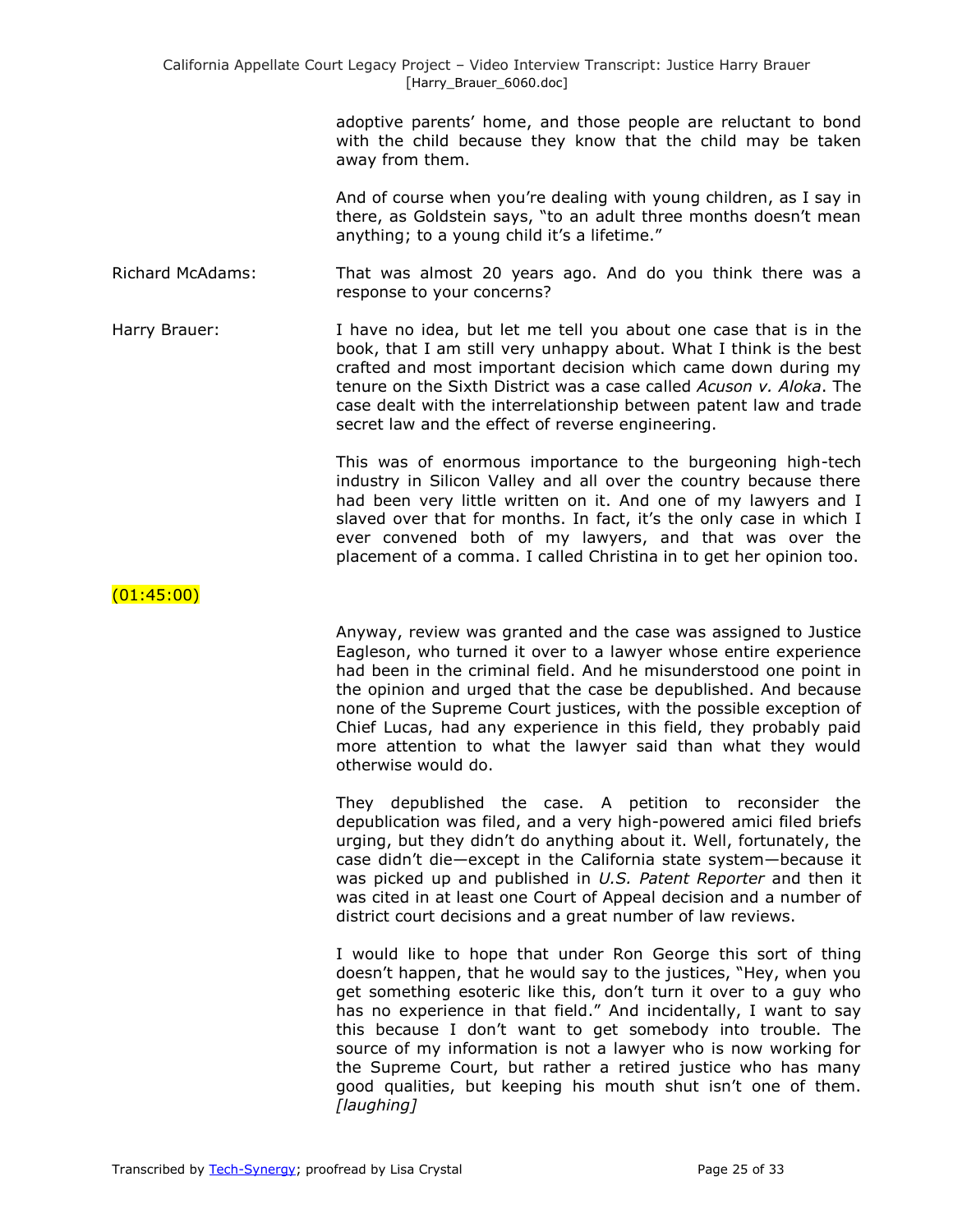- Richard McAdams: And the case you're talking about is in almost mid-1989 when this is going on.
- Harry Brauer: Yes, it was one of my last cases.
- Richard McAdams: And that, I trust, didn't lead to your retirement; was there a specific reason behind your decision to retire in June of 1989?
- Harry Brauer: Well, you know, by then I had been on the bench 29 years, but there was another reason. I felt enormously grateful to Deukmejian for giving me the opportunity to serve on the Court of Appeal in spite of my being a Democrat and having just funneled his side in a major case; and I wanted to give him the opportunity to name my successor because I wouldn't know who his successor was going to be.

I will tell you that I often regretted my decision to leave the bench, even though I of course was making a great deal more money as a private judge. Because of my background in evidence and civil procedure, which I had been teaching all these years, I was quite in demand as a discovery master. And you know, at \$400 an hour portal to portal every time I drove from Santa Cruz to Palo Alto, I had earned \$800 before I did any work.

(01:49:59)

But being on the bench was far more stimulating. And there is also another reason. I found life much more stimulating when I worked with Panelli and Agliano than thereafter. The three of us just would sit around the table, this little round table that Panelli had in his chambers; I don't know whether Rushing still has it.

Working on a case, I would turn to Panelli and I'd say, "Ed, you're full of shit," and he would just look at me and say, "Yeah, tell me why?" Nobody got mad at anybody else. We could say whatever we wanted to and we'd still be good friends.

Well, you have any more questions?

Richard McAdams: I got you to retirement before asking you if there were other notable cases that you'd want to be certain to mention.

Harry Brauer: Were you asking me whether there were other notable cases?

Richard McAdams: Sure. I want to make sure I didn't skip over some other cases that come to mind.

Harry Brauer: Hand me that.

Richard McAdams: *[Laughing]* Well, while you're looking at the placemat I do remember you handling the case arising from the dismissed professor from Stanford.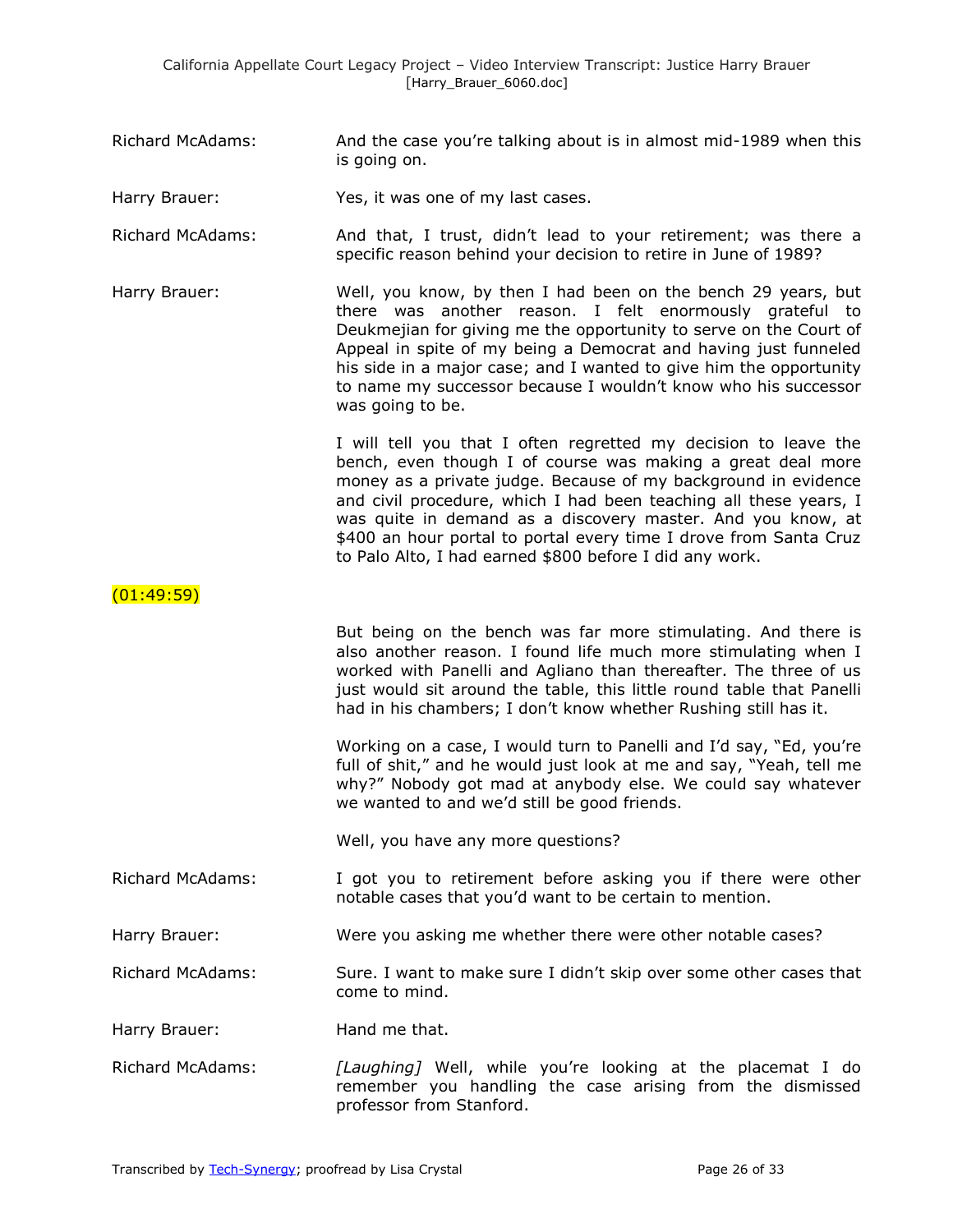| Harry Brauer: | Oh, yes, Franklin, that's another one. |
|---------------|----------------------------------------|
|---------------|----------------------------------------|

Richard McAdams: You wrote a concurring opinion in that one as well that—

Harry Brauer: Yes, and I was thinking of that when I read about this guy Churchill in Colorado, who as I recall . . . well, I think what he actually said is he urged the soldiers in Iraq to kill their officers and things like that; and it was just way, way out.

> The Board of Regents of the University in Colorado evidently didn't have the backbone that the people of Stanford did. They have now finally suspended him with pay, but they haven't fired him; and I thought that my concurrence in *Franklin* should be read by them. Because that's another one I'm very fond of. And some of these little quips like the one in *Kahn v.*—

- Richard McAdams: So you do use the word "rubbish" on occasion in some of those, I noticed?
- Harry Brauer: Yeah, and frankly there are some people on this bench who think that my style was not sufficiently judicious or whatever it is, but it's my style. *[laughing]*
- Richard McAdams: You mentioned *Kyle*?
- Harry Brauer: No, *Kahn*.
- Richard McAdams: *Kahn*, I'm sorry.
- Harry Brauer: The Yes. "In times such as these, the pursuit of excellence in our institutions of higher learning has educational and social implications of paramount importance. If we abandon the pursuit we lose the objective. The lowering of standards is the ultimate sacrilege against the ascent of man." And in a footnote I say that with apologies to Adam Bronowski, from whom I stole the phrase "ascent of man."

### $(01:55:04)$

One of the center points of my philosophy is that the pursuit of excellence is at the top of my hierarchy of values; and unfortunately so many of our programs and practices are inconsistent with it. Such as, for instance, when we give a scholarship to a less qualified person because he belongs to a certain race, or what to me is the ultimate, ultimate outrage on the other side of the fence: the so-called athletic scholarship, which to me is the ultimate oxymoron. I mean, resources are limited, and for every seven-foot moron who is adept at fluxing a ball into a net and gets a scholarship, there is some little girl or nerd with a big brain who doesn't. To me, this is terrible, but I'm alone. *[laughing]*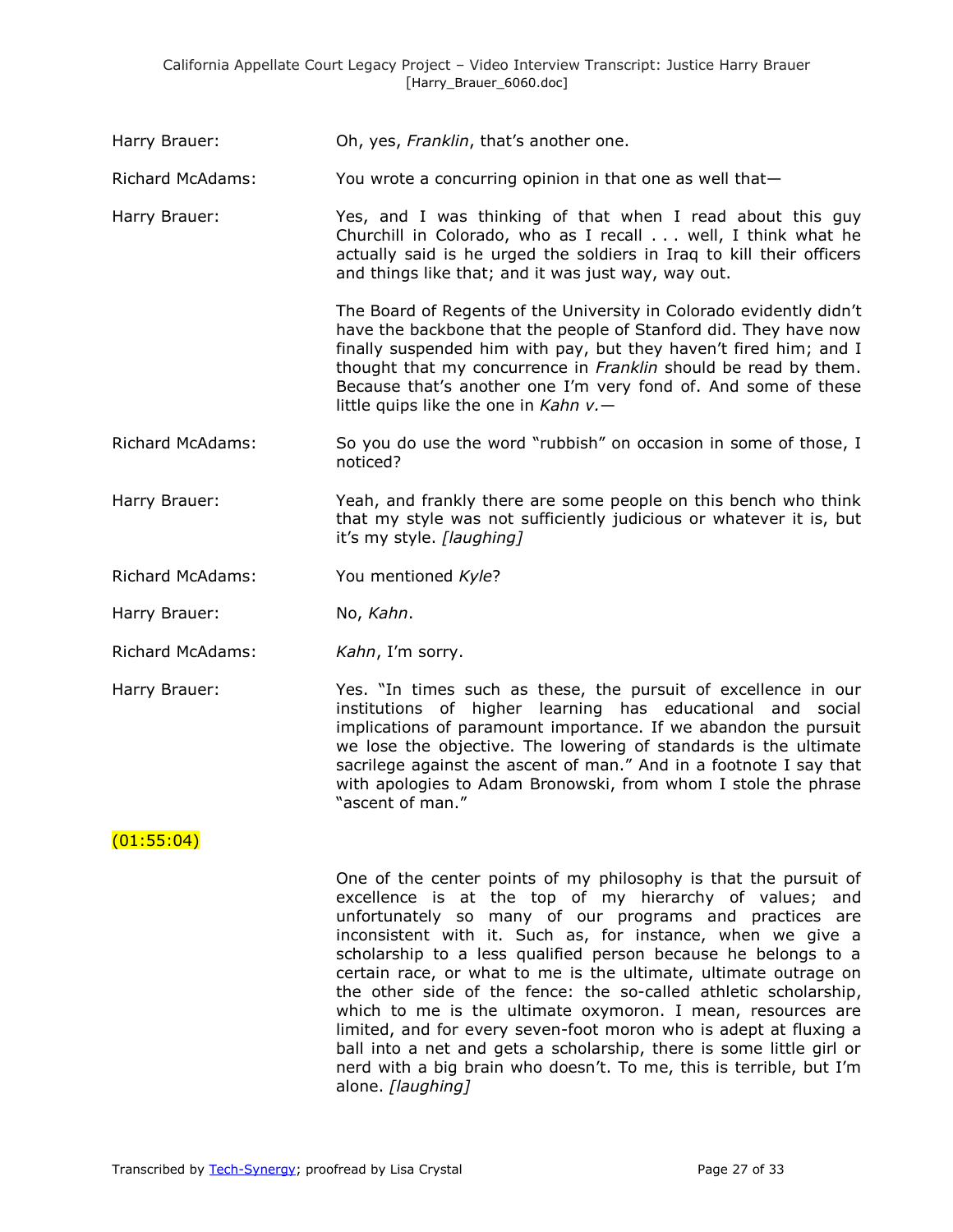Richard McAdams: Your pursuit of excellence just reminds me of our days together in Santa Cruz, very much so. As we've talked about it, you were never viewed as an archconservative in Santa Cruz County, but much has been made over the years, as we touched on earlier, about your disagreement with the California Supreme Court under Rose Bird. And further comments on that? Did you deliver the pithy opinions that you promised?

Harry Brauer: Well, there's one lovely little opinion-it's only four pages long, I think—which did not find its way into your folder. That's *People v. Castro*. It is on my placemat. Ed Panelli, who was then bucking for the Supreme Court, only joined in the judgment, not signed the opinion, but only on condition that it not be published. It met all the criteria for publication, and that's one where I took issue with this idea, which was part of Rose Bird's philosophy, that nothing must interfere with the right of a person to the appellate courts, however unmeritorious the case may be.

> You know as well as I do that most of the criminal appeals are devoid of merit. Not all, by any means, but there are an awful lot of lawyers who make a living being appellate lawyers, and obviously they have to file appeals to get their pay.

> In some ways, I had a real grudging respect for Rose Bird. Many of her qualities I really admired, even though she did not value those as highly as others. She was a very clear writer.

 $(02:00:04)$ 

She was a hard worker and she was very intelligent. Those things I admire, but she was also a very vindictive person. I was literally the only Court of Appeal justice who had never been invited to sit with the Supreme Court. She picked muni judges and all sorts of others, but on key issues like redistricting, she made absolutely sure that the person she brought up would be on her side of the fence.

And as soon as Lucas came in, Panelli pointed out to him that I had never sat with the Supreme Court, and I was immediately invited to sit on a particular case. *[laughing]* Well, it was a great time in one's life.

Richard McAdams: Harry, we earlier touched upon your family and now in Arizona; but going back through the chronology, I want to make sure we discuss where Georgia comes into the picture and you come into her life.

Harry Brauer: Well, I can tell you that. I told you I got myself transferred to Letterman Army Hospital and she was a psychiatric social worker, a civilian at Letterman; and I was assigned primarily to do legal aid to soldiers when I was transferred to Letterman.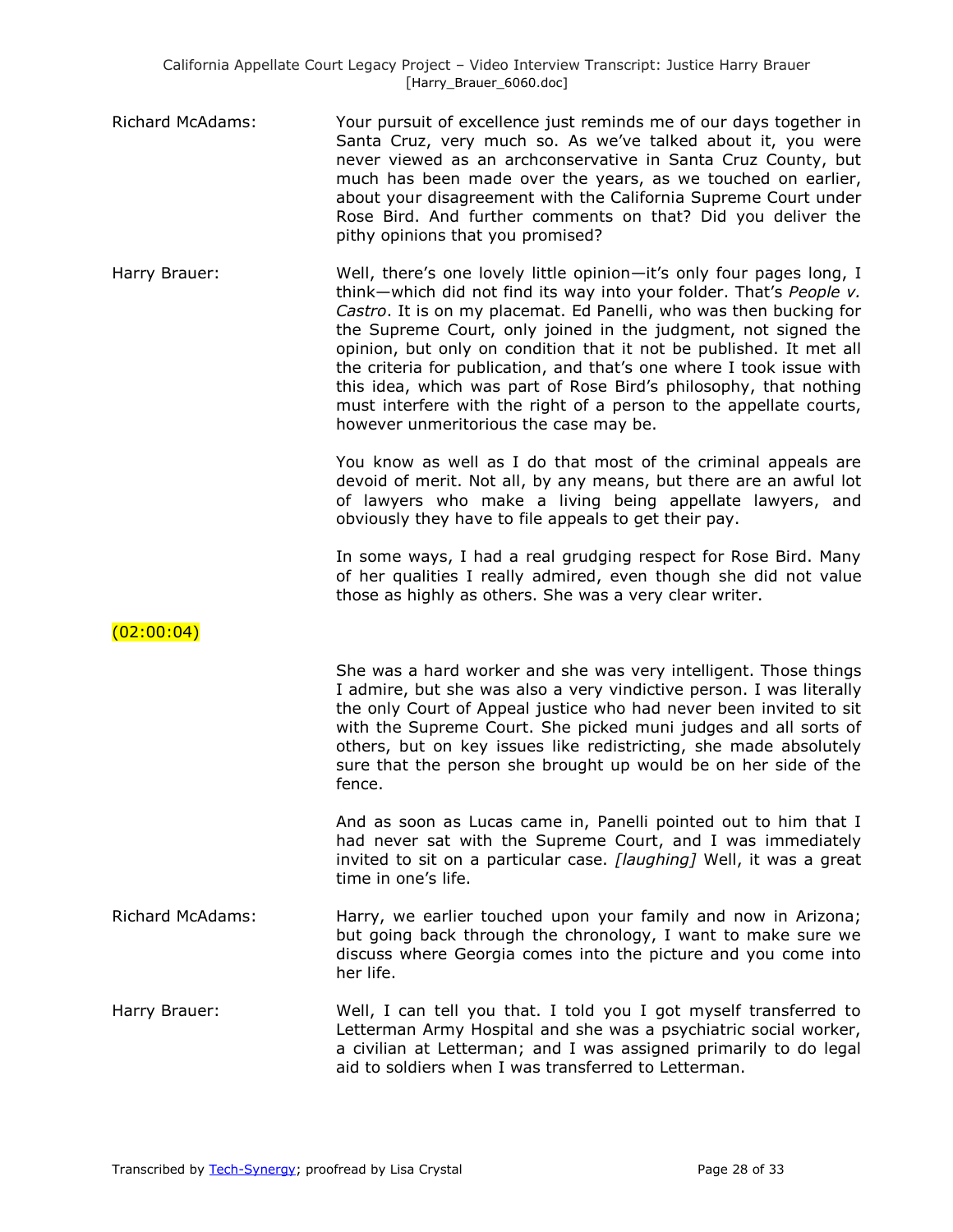| California Appellate Court Legacy Project - Video Interview Transcript: Justice Harry Brauer<br>[Harry_Brauer_6060.doc] |                                                                                                                                                                                                                                                                                                                                                |
|-------------------------------------------------------------------------------------------------------------------------|------------------------------------------------------------------------------------------------------------------------------------------------------------------------------------------------------------------------------------------------------------------------------------------------------------------------------------------------|
|                                                                                                                         | There was a soldier who had a problem which was both in the<br>legal sphere and in the sphere of social work, so we were<br>supposed to collaborate on a letter; and my idea of collaboration<br>was to say, "Miss Parsons, take a letter." [laughing] That was my<br>first contact with Georgia.                                              |
| <b>Richard McAdams:</b>                                                                                                 | [Laughing] We're both chuckling, because of course we know<br>Georgia.                                                                                                                                                                                                                                                                         |
| Harry Brauer:                                                                                                           | That's right. She had an older brother who is now dead who used<br>to beat up on her when she was a kid, and she has never taken<br>any crap from any male since, and especially not her husband.<br>We're now married 53 years.                                                                                                               |
|                                                                                                                         | We have one child, Holly, and now we have a lovely grandchild<br>who is 10. And as I said at my retirement party, I've had many<br>events in my life that were pleasant, and I've enjoyed prestige<br>and a good reputation, but when it comes right down, the most<br>important thing is that I married Georgia and we have Holly.            |
| <b>Richard McAdams:</b>                                                                                                 | And congratulations-53 years, and a wonderful family.                                                                                                                                                                                                                                                                                          |
| Harry Brauer:                                                                                                           | As you know, in Santa Cruz County, there are not too many<br>people like you and me who are still with their first wives.<br>[laughing]                                                                                                                                                                                                        |
| (02:04:59)                                                                                                              |                                                                                                                                                                                                                                                                                                                                                |
| <b>Richard McAdams:</b>                                                                                                 | Sadly true, including the bench and the bar. Obviously, Georgia<br>was a great influence on your life.                                                                                                                                                                                                                                         |
| Harry Brauer:                                                                                                           | Well, you know, for 50 years people have always asked her how<br>she could stand that man; and her answer always was, "He's<br>honest." [laughing]                                                                                                                                                                                             |
| <b>Richard McAdams:</b>                                                                                                 | One adjective-that's a good one to choose. Other influences from<br>the legal world or the outside of the legal world, heroes other than<br>those we've discussed along the way?                                                                                                                                                               |
| Harry Brauer:                                                                                                           | I can't really think of any.                                                                                                                                                                                                                                                                                                                   |
| <b>Richard McAdams:</b>                                                                                                 | Of interest to many people, when somebody such as yourself has<br>you've been in the legal, you've had a legal career spanning<br>over 50 years; significant changes other than some of the ones<br>we've discussed that you've seen over these 50 years, including<br>shift of attitudes of the public towards the bar, towards the<br>bench? |
| Harry Brauer:                                                                                                           | I think one change that has taken place—well, of course, one big<br>change—was that lawyers are allowed to advertise. And<br>incidentally, I've made a point of looking at the phone book of<br>Santa Cruz County and I think there is a direct inverse                                                                                        |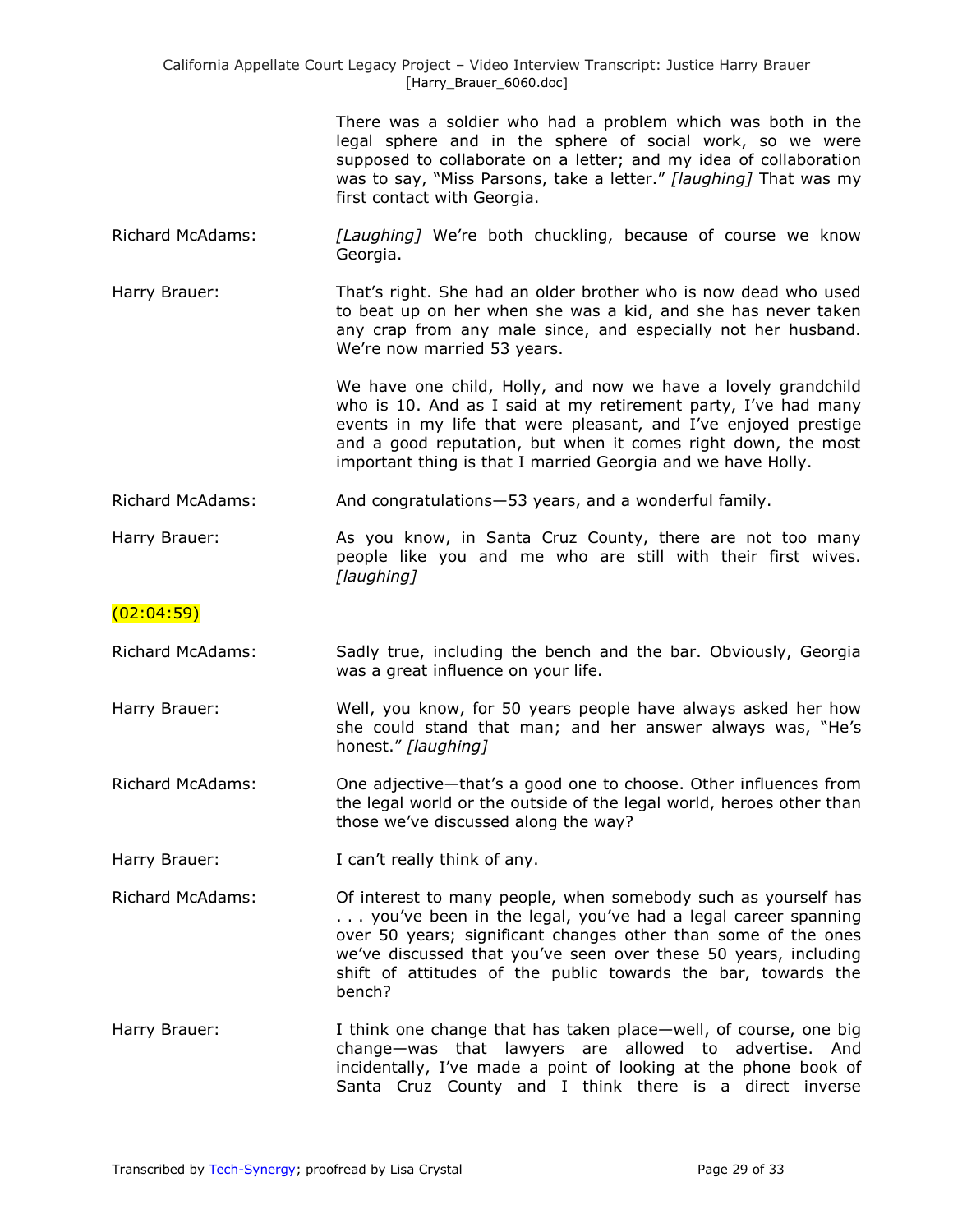relationship between the capacity of the lawyer and the size of his ad. *[laughing]* Most of the really good firms have nothing there.

But there has of course been a tremendous change, which came from the top—and that is the creation of all these additional rights, which have spawned a great deal more litigation.

Another factor is I think the increased rapacity, if you want to put it that way, of the plaintiff's bar. I can't tell you how many cases that I came across either as a judge or later when I was a private judge where lawyers took dead aim at the deep pocket when that deep pocket simply was not the cause of the accident.

I have had many, many cases where insurance companies will pay a significant sum where there is no exposure or very, very little exposure, because you cannot predict what a jury is going to do.

Of course, on the other side you have an awful lot of very marginal lawyers who will take a soft-issue case on the assumption, well, the insurance company is going to pay us \$5,000, \$8,000, \$10,000 anyway to get rid of the risk because it costs more to defend the case. You see an awful lot of that.

Richard McAdams: Any changes in the public confidence in the judiciary over your career?

Harry Brauer: My experience with juries is that they pay a great deal of attention to the judge, and that's why the judge has to be very careful not to indicate by means of gestures or facial expressions whom he favors.

### $(02:10:17)$

Because that sort of thing doesn't get into the record, and it does have bearing on what juries do. And I also found them in general to pay attention to judges and to pay attention to their instructions. Of course in most civil cases, as that is in contract cases, the instructions are so abstruse that the verdicts are all over the lot. A criminal case or a personal injury case, the jury understands and they usually come out with the right decision, O. J. Simpson notwithstanding; but in contract cases my experience . . . When I used to settle cases, if it involved a contract case, I would tell the lawyers that you cannot predict what the jury is going to come up with. At least that's been my experience.

You know the law, it goes through cycles. There was a period when I was on the superior court, when jurors, not just in Santa Cruz, were extremely conservative. I think now the pendulum has swung, but that doesn't necessarily mean it will stay in that direction all the time.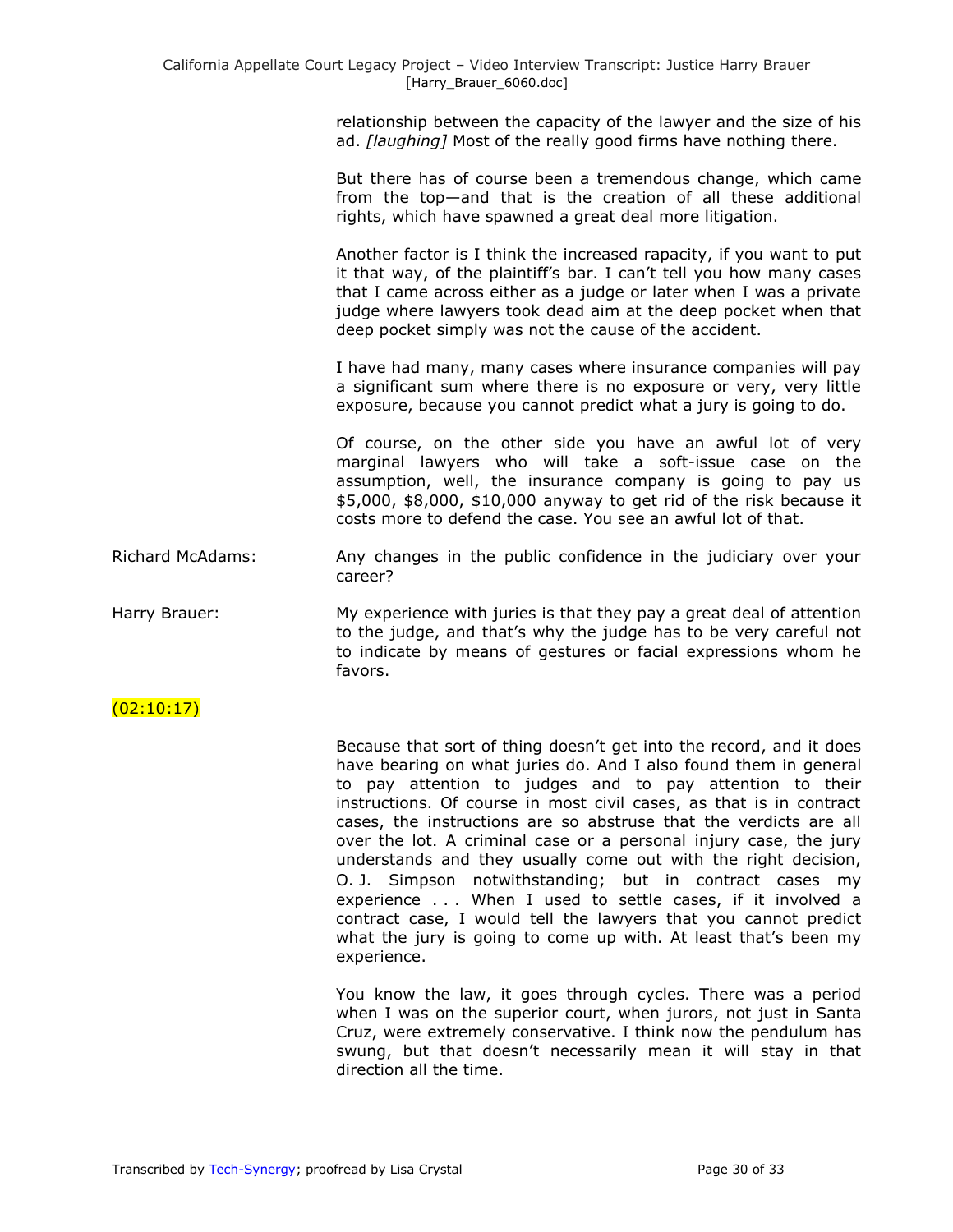|                         | California Appellate Court Legacy Project - Video Interview Transcript: Justice Harry Brauer<br>[Harry_Brauer_6060.doc]                                                                                                                                                                                                                                                                                                                                                                                                                                                                                                    |
|-------------------------|----------------------------------------------------------------------------------------------------------------------------------------------------------------------------------------------------------------------------------------------------------------------------------------------------------------------------------------------------------------------------------------------------------------------------------------------------------------------------------------------------------------------------------------------------------------------------------------------------------------------------|
| <b>Richard McAdams:</b> | May I ask you-if you have advice to give-if an attorney were<br>interested in becoming a judge, what advice you would give?                                                                                                                                                                                                                                                                                                                                                                                                                                                                                                |
| Harry Brauer:           | You mean how to attain the position?                                                                                                                                                                                                                                                                                                                                                                                                                                                                                                                                                                                       |
| <b>Richard McAdams:</b> | Well-                                                                                                                                                                                                                                                                                                                                                                                                                                                                                                                                                                                                                      |
| Harry Brauer:           | That's the old story. A judge is a lawyer who knows a governor.                                                                                                                                                                                                                                                                                                                                                                                                                                                                                                                                                            |
| <b>Richard McAdams:</b> | But the qualities-speaking of the higher ideal-the qualities of a<br>good judge, advice that you received as a judge that impacted on<br>you, let's say a newly appointed judge?                                                                                                                                                                                                                                                                                                                                                                                                                                           |
| Harry Brauer:           | Well, the judges whom I regard as really good ones—and there<br>are many of those in Santa Clara County-they come primarily<br>from law firms where they had to work hard, and they did work<br>hard, and they had to have brains to get to where they are.                                                                                                                                                                                                                                                                                                                                                                |
|                         | But you can't generalize. If you look at the Supreme Court<br>justices, some of the best ones had not been lower-court judges;<br>Brandeis, Frankfurter, Whizzer White, and so on; you just can't<br>tell.                                                                                                                                                                                                                                                                                                                                                                                                                 |
| <b>Richard McAdams:</b> | Well, did anybody give you advice along the way that is striking to<br>you now?                                                                                                                                                                                                                                                                                                                                                                                                                                                                                                                                            |
| Harry Brauer:           | Yes.                                                                                                                                                                                                                                                                                                                                                                                                                                                                                                                                                                                                                       |
| <b>Richard McAdams:</b> | Good advice.                                                                                                                                                                                                                                                                                                                                                                                                                                                                                                                                                                                                               |
| (02:14:55)              |                                                                                                                                                                                                                                                                                                                                                                                                                                                                                                                                                                                                                            |
| Harry Brauer:           | When I first went on the bench, like every young, idealistic guy, I<br>just worried the hell I just suffered over every decision. And I<br>discussed that with Jimmy Scoppettone, of all people, who was<br>not the brightest bulb in the chandelier, but he had common<br>sense. And he said, "Harry, if the people wanted you to be Jesus<br>Christ they'd pay you more. Do the best you can. Infallibility is not<br>one of the requirements for being a judge. I have made a lot of<br>mistakes, and so has everybody else, I'm sure. Sometimes even<br>the Court of Appeal was right when it reversed me." [laughing] |
| <b>Richard McAdams:</b> | Let me literally take another path. I have to ask you about your<br>reputation as an avid hiker and described also as a mountain<br>climber-memorable exploits?                                                                                                                                                                                                                                                                                                                                                                                                                                                            |
| Harry Brauer:           | Well, I've climbed quite a few 14,000-foot peaks in the Sierras. I<br>have spent every summer except for one, every vacation, in the<br>high country. At the age of 81, I still do a lot of hiking, although<br>the last year or two, I've slowed down. I'm not the man I used to<br>be, but every Saturday I still hike. We start at six because of the<br>heat at this time of year, and that's where I live.                                                                                                                                                                                                            |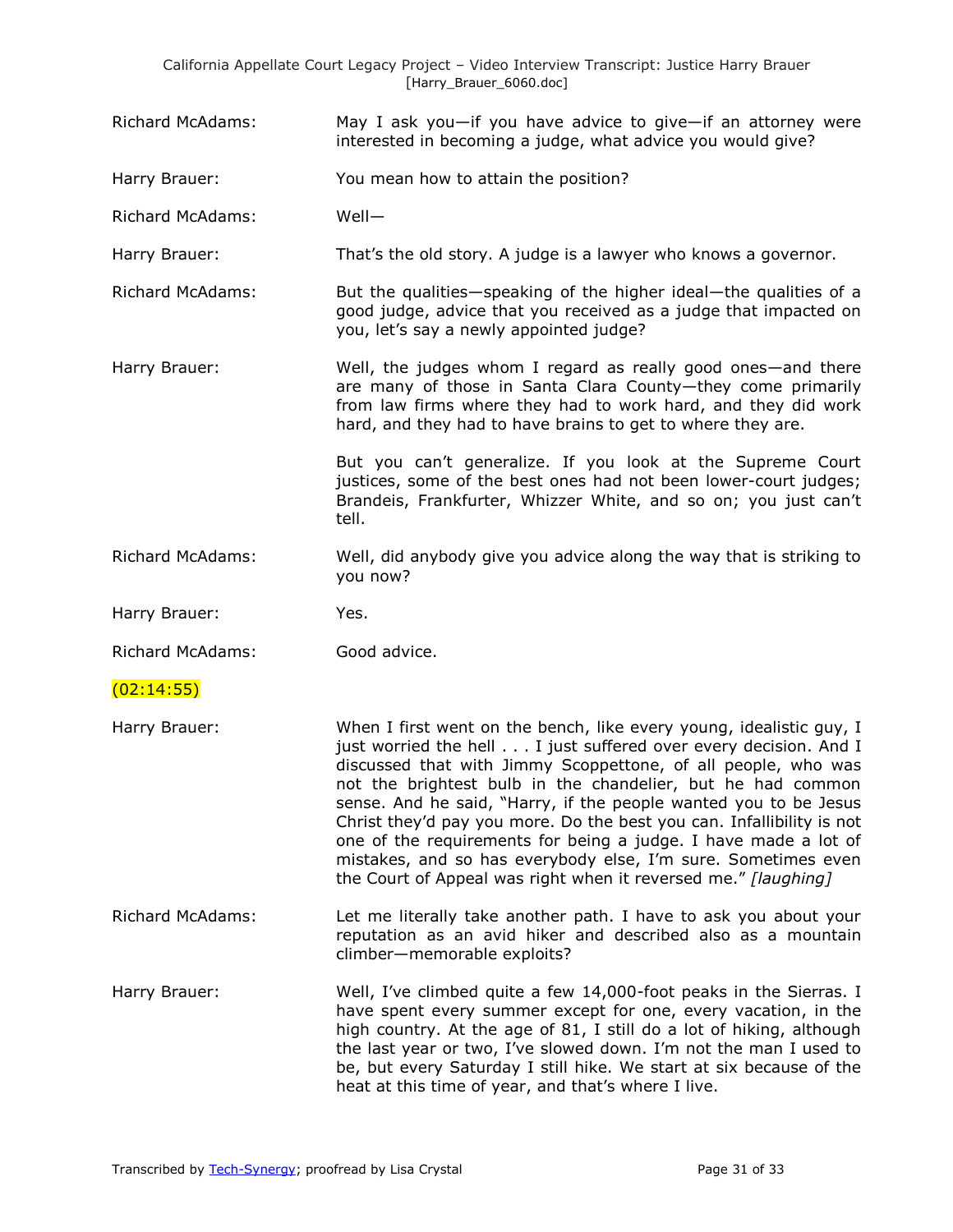Richard McAdams: Other hobbies, interests that you've pursued?

- Harry Brauer: The only other hobby you might think is my love for classical music. I'm a real long-hair, mostly chamber music. My collection is 50 percent Bach, and the rest is mostly Mozart, Beethoven, Brahms, and Schubert, mostly chamber music.
- Richard McAdams: Contemporary music?
- Harry Brauer: No, I don't understand it. It doesn't get me there. I'm afraid the world has passed me by in a lot of ways. I don't get some of the jokes, and I try to do crossword puzzles and they ask all the names of actors and movies and so on, and I don't have the slightest clue.
- Richard McAdams: Well, you've been very active, and everybody marvels when I told them we were going to meet and that you were now 81. You have a much younger image. Even when you left this bench in 1989, you continued in active practice, as you said, either as private judging combined with assignments, and then eventually assignments up until fairly recently.
- Harry Brauer: Well, I still take some assignments. The problem is that Georgia developed a very severe case of shingles in her head. She has now had it for six months and the neurologist said that if she's had it for six months there's at least a 50-50 chance that she'll never get rid of it. So that puts some limitation on me. She's paid her dues.
- Richard McAdams: Well, you're still a welcome addition to the courts and particularly in Santa Clara and Santa Cruz.
- Harry Brauer: Yes, I spend most of my time in San Diego when I do take it, and here in Santa Clara. I used to do the discovery calendar when the regular judge was on vacation, but I haven't done it recently because it takes too much time away from home.

Richard McAdams: Sure. Before closing, are there any areas that we didn't touch on?

- Harry Brauer: I think you've made me bare my soul.
- Richard McAdams: I sure have enjoyed it. How would you like to be remembered? You're so young and active, I don't like to ask you these questions that sound so terminable or something like that; but how would you like to be remembered in terms of your judicial career?
- Harry Brauer: I would like to be remembered as a good judge, that's all I can think of, and a mean SOB. *[laughing]*

Richard McAdams: I will agree with you on the first part.

Harry Brauer: As a closing note, when I retired, I went around to all the chambers and said goodbye and Capaccioli said to me, after